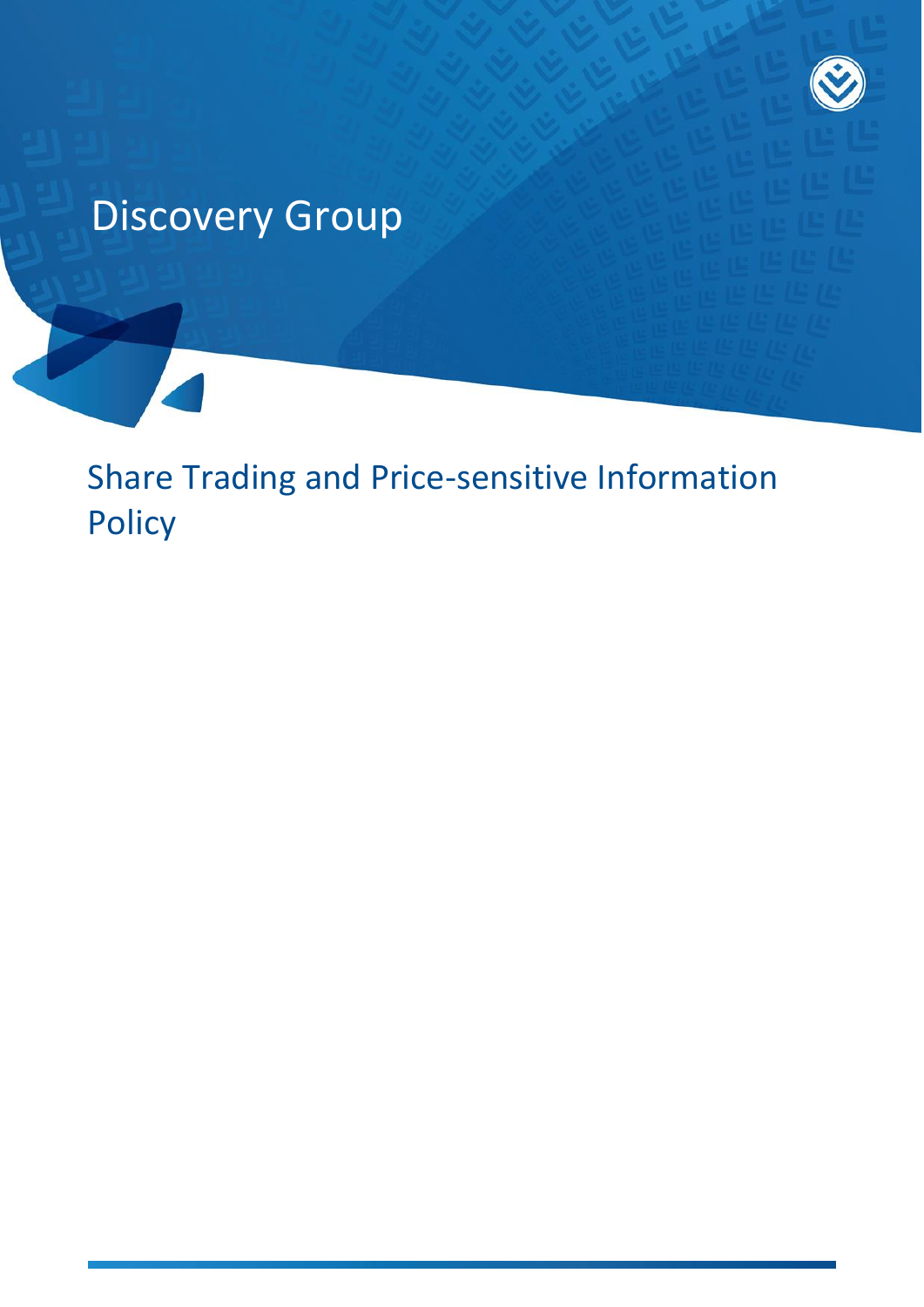### **Contents**

<span id="page-1-0"></span>

| 1.   | $\int_0^{\pi} \frac{1}{2} \int_0^{\pi} \frac{1}{2} \int_0^{\pi} \frac{1}{2} \int_0^{\pi} \frac{1}{2} \int_0^{\pi} \frac{1}{2} \int_0^{\pi} \frac{1}{2} \int_0^{\pi} \frac{1}{2} \int_0^{\pi} \frac{1}{2} \int_0^{\pi} \frac{1}{2} \int_0^{\pi} \frac{1}{2} \int_0^{\pi} \frac{1}{2} \int_0^{\pi} \frac{1}{2} \int_0^{\pi} \frac{1}{2} \int_0^{\pi} \frac{1}{2} \int_0^{\pi} \frac$ |  |
|------|------------------------------------------------------------------------------------------------------------------------------------------------------------------------------------------------------------------------------------------------------------------------------------------------------------------------------------------------------------------------------------|--|
| 1.1  |                                                                                                                                                                                                                                                                                                                                                                                    |  |
| 1.2  |                                                                                                                                                                                                                                                                                                                                                                                    |  |
| 2.   |                                                                                                                                                                                                                                                                                                                                                                                    |  |
| 3.   |                                                                                                                                                                                                                                                                                                                                                                                    |  |
| 3.1  |                                                                                                                                                                                                                                                                                                                                                                                    |  |
| 3.2  |                                                                                                                                                                                                                                                                                                                                                                                    |  |
| 3.3  |                                                                                                                                                                                                                                                                                                                                                                                    |  |
| 3.4  |                                                                                                                                                                                                                                                                                                                                                                                    |  |
| 3.5  |                                                                                                                                                                                                                                                                                                                                                                                    |  |
| 3.6  |                                                                                                                                                                                                                                                                                                                                                                                    |  |
| 3.7  |                                                                                                                                                                                                                                                                                                                                                                                    |  |
| 3.8  |                                                                                                                                                                                                                                                                                                                                                                                    |  |
| 3.9  | Publication of trading statements ITOCOB and the link to price-sensitive information and prohibited periods<br>10                                                                                                                                                                                                                                                                  |  |
| 3.10 |                                                                                                                                                                                                                                                                                                                                                                                    |  |
| 3.11 |                                                                                                                                                                                                                                                                                                                                                                                    |  |
| 3.12 |                                                                                                                                                                                                                                                                                                                                                                                    |  |
| 3.13 |                                                                                                                                                                                                                                                                                                                                                                                    |  |
| 3.14 |                                                                                                                                                                                                                                                                                                                                                                                    |  |
| 4.   |                                                                                                                                                                                                                                                                                                                                                                                    |  |
|      |                                                                                                                                                                                                                                                                                                                                                                                    |  |
|      |                                                                                                                                                                                                                                                                                                                                                                                    |  |
|      |                                                                                                                                                                                                                                                                                                                                                                                    |  |
|      |                                                                                                                                                                                                                                                                                                                                                                                    |  |
|      |                                                                                                                                                                                                                                                                                                                                                                                    |  |
|      |                                                                                                                                                                                                                                                                                                                                                                                    |  |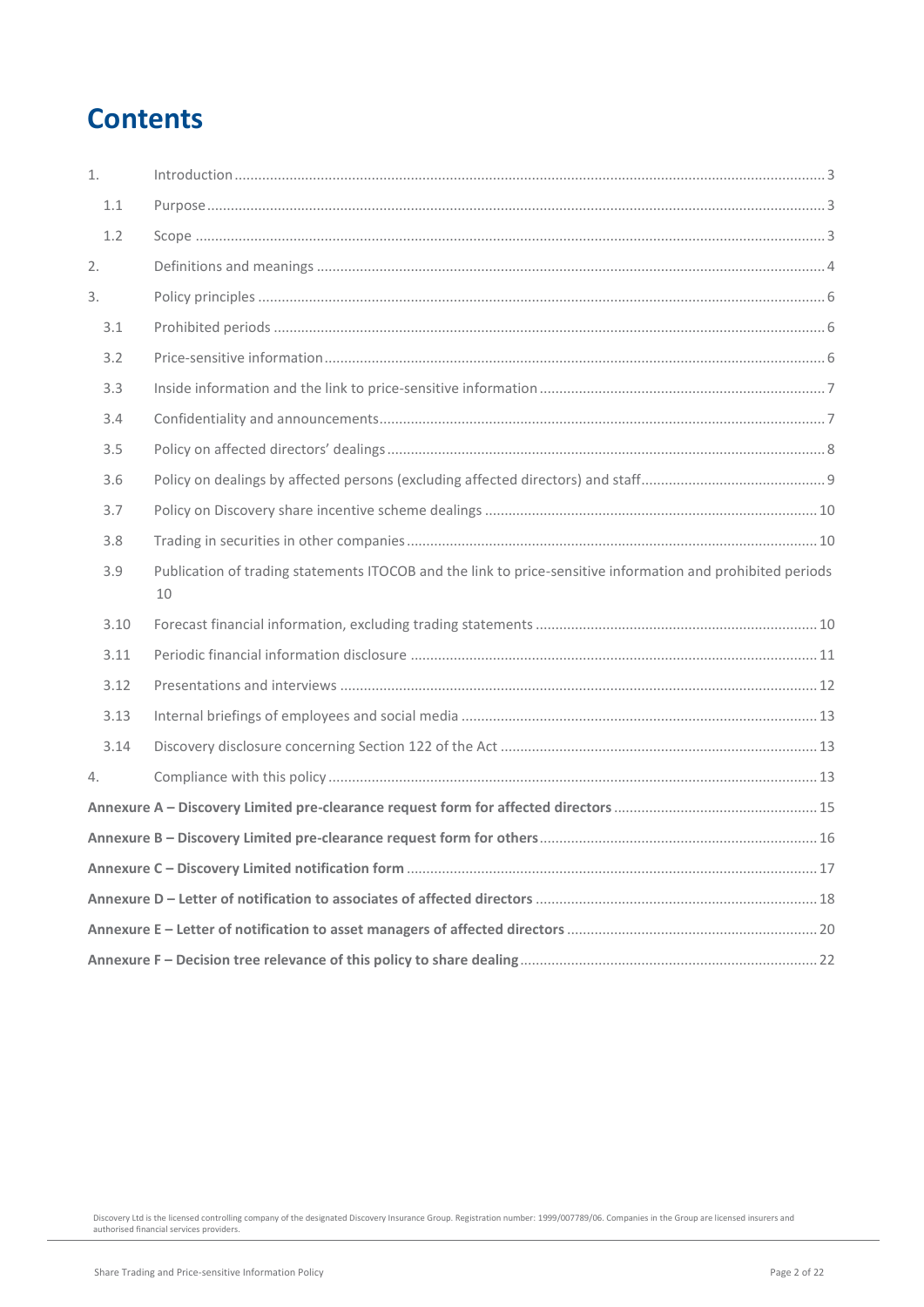### **1. Introduction**



#### <span id="page-2-0"></span>**1.1 Purpose**

This policy deals with information arising both in the ordinary course of business (ITOCOB) and not in the ordinary course of business. The policy relates to Discovery Limited ('Discovery' or 'Discovery Group') and the associated compliance requirements, in addition to related securities-trading activities.

Discovery Limited is a listed company on the Johannesburg Stock Exchange (JSE) under share codes DSY or DSBP. As such, the company must adhere to the Johannesburg Stock Exchange Listing Requirements (JSE LR) with regard to:

- Trading in securities during defined financial or cautionary closed periods<sup>1</sup>
- The prohibition of trading during periods when individuals are in possession<sup>2</sup> of price-sensitive information (price-sensitive period or prohibited period).

The purpose of this policy is to ensure the fair and proper disclosure of information and to regulate the trading of securities. This policy sets out the rules and guidelines around:

- Any transaction involving Discovery securities by any Discovery representative, as defined below
- The principles applicable to all Discovery representatives to manage any transaction in securities that may be seen as insider trading, as defined in the Financial Markets Act of 2012 (FMA)
- Any information arising in the ordinary course of business and not in the ordinary course of business, and proper compliance with requirements relating to such information
- What constitutes prohibited periods and price-sensitive information, identification of persons that may be affected and the consequence of non-compliance.

The policy is not a substitute document for the JSE LR. Therefore, affected persons must read the JSE LR to get full and complete knowledge of all applicable requirements contained in the JSE LR.

#### <span id="page-2-1"></span>**1.2 Scope**

 $\overline{a}$ 

This policy is applicable to Discovery and all local and international subsidiary operations over which Discovery has management control (collectively referred to as 'the Discovery Group') and includes:

- a) All executive and non-executive directors, as well as the company secretary of any company in the Discovery Group
- b) Officers in the Discovery Group
- c) Any senior manager appointed in the Discovery Group
- d) Full-time, part-time or temporary employees
- e) Any independent contractors or consultants that may be employed by the Discovery Group
- f) Any third party associated with the Discovery Group by virtue of their profession and engagement with any entity in the Discovery Group
- g) The spouse, child or direct beneficiary of any of the above
- h) Any legal entity controlled by, benefitting from or acting on the instruction of any of the persons listed above.

Refer to the attached Annexure F for a decision tree to support the application of this policy to share dealing.

<sup>&</sup>lt;sup>1</sup> Closed periods and prohibited period are also referred to as restricted periods.

<sup>2</sup> JSE Listings Requirements Standard of Professional Conduct II (A)

Discovery Ltd is the licensed controlling company of the designated Discovery Insurance Group. Registration number: 1999/007789/06. Companies in the Group are licensed insurers and authorised financial services providers.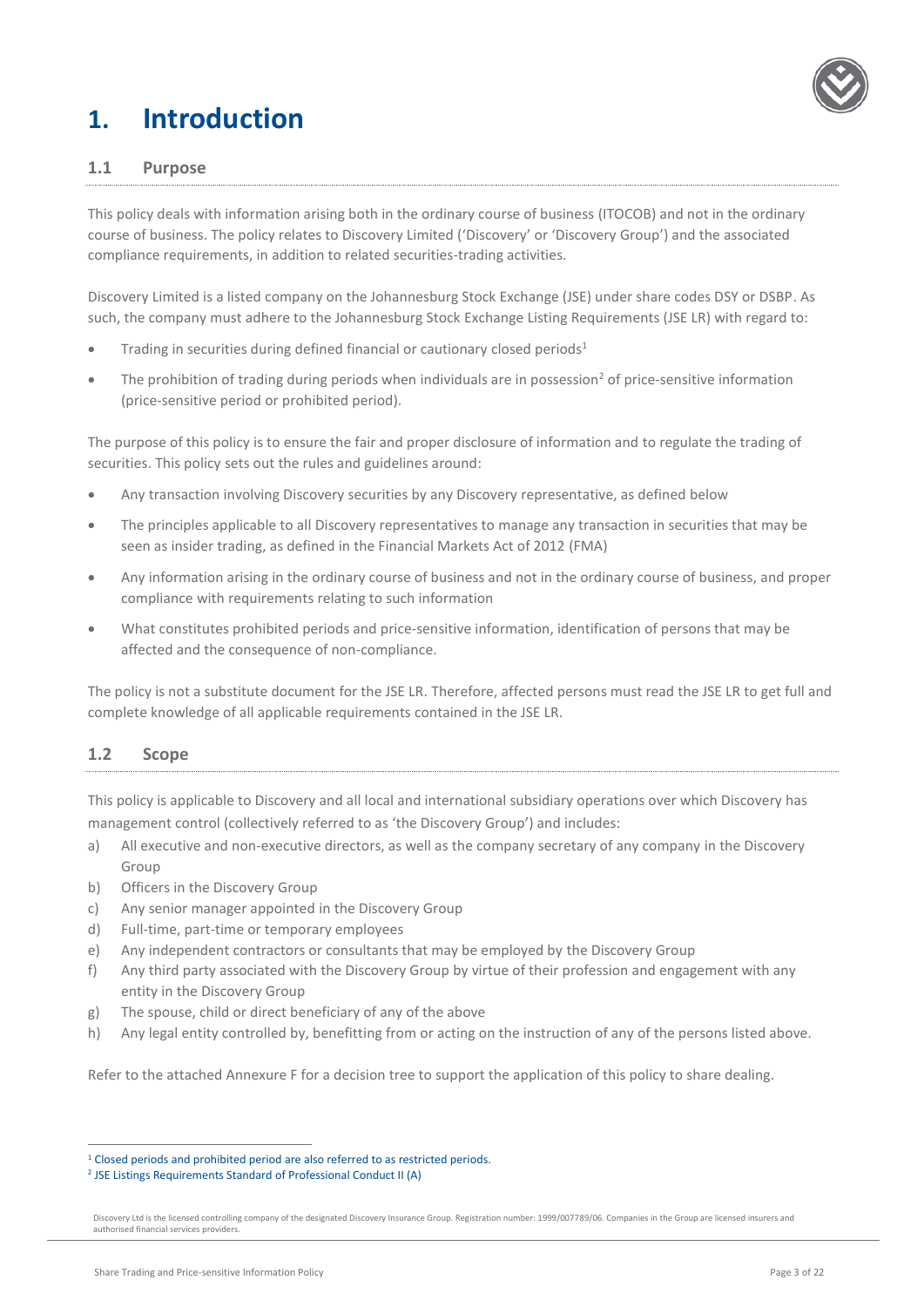## <span id="page-3-0"></span>**2. Definitions and meanings**

The following definitions are used in this policy. If a meaning is contained in the JSE LR or FMA, reference is made to it without further elaboration. If the meaning is required to be specified by Discovery, it is provided in the requisite detail.

| <b>Definition</b>       | <b>Meaning</b>                                                                       |
|-------------------------|--------------------------------------------------------------------------------------|
| Act-defined term        | As defined in the Companies Act, 2008 ('the Act')                                    |
| affected director       | Means any director of Discovery, any director of a major Discovery subsidiary        |
|                         | and any company secretary of the Discovery Group                                     |
| affected person         | Means any affected director and/or insider, including prescribed officers and        |
|                         | Executive Committee (EXCO) members                                                   |
| Associates              | The spouse, minor child or direct beneficiary of an affected person, as detailed in  |
|                         | the JSE LR; or any legal entity controlled by, benefitting from or acting on the     |
|                         | instruction of an affected person, as detailed in the JSE LR                         |
| cautionary announcement | An announcement published on the Stock Exchange News Service (SENS) and in           |
|                         | the press containing price-sensitive information that also serves to advise          |
|                         | shareholders to exercise caution when dealing in their securities                    |
| closed period           | A closed period is either financial or cautionary and is defined in the JSE LR as:   |
|                         | a) The date from the financial year-end (30 June) up to the date of earliest         |
|                         | publication of the preliminary report, abridged report or provisional report         |
|                         | on SENS                                                                              |
|                         | b) The date from the expiration of the first six-month period of a financial year    |
|                         | (31 December) up to the date of publication of the interim results on SENS           |
|                         | c) The date from the expiration of the second six-month period of a financial        |
|                         | year up to the date of publication of the second interim results on SENS, in         |
|                         | cases where the financial period covers more than 12 months                          |
|                         | d) Any period when Discovery is trading under a cautionary announcement, as          |
|                         | published on SENS.                                                                   |
| corporate action        | An event initiated by a public company that will bring an actual change to the       |
|                         | securities (equity or debt) issued by the company that is not in the ordinary        |
|                         | course of business. Such action is typically agreed upon by a company's board of     |
|                         | directors and authorised by the shareholders                                         |
| <b>EXCO</b>             | Means the Discovery Limited Executive Committee                                      |
| EXCO member             | Means a member of the Discovery Limited EXCO                                         |
| FMA-defined term        | As defined in the Financial Markets Act, 2012 (FMA)                                  |
| Insider                 | Any person who receives inside information or price-sensitive information            |
|                         | concerning Discovery becomes an insider <sup>3</sup>                                 |
| inside information      | The FMA defines inside information as information concerning Discovery which,        |
|                         | if it were made public, would be likely to have a material effect on any of          |
|                         | Discovery's share prices, or on any JSE listed derivative security in respect of any |
|                         | of Discovery's shares                                                                |
| inside period           | Any inside period is deemed to also be a price-sensitive period                      |

#### 3 Includes:

 $\overline{a}$ 

<sup>-</sup> Typically, but not exhaustively: CEOs of business units; heads of Group-wide functions; Group COO and COOs of business units; Group CFOs and CFOs of business units; statutory actuaries; Head of Investor Relations; EXCO members of business units; direct reports to the Group CEO and CFO; staff directly involved in the preparation of financial statements

<sup>-</sup> Any staff member who has access to or knowledge of non-public, price-sensitive information; any independent contractors or consultants that may be employed by the Discovery Group from time to time and who may be in possession of or have access to confidential or pricesensitive information. Where a person is uncertain of whether such information is price sensitive or not, they should err on the side of caution and rather get clearance

<sup>-</sup> Any third party who, by virtue of their profession and engagement with any entity in the Discovery Group, has access to confidential or pricesensitive information. This includes general suppliers, service providers or outsourced partners to Discovery.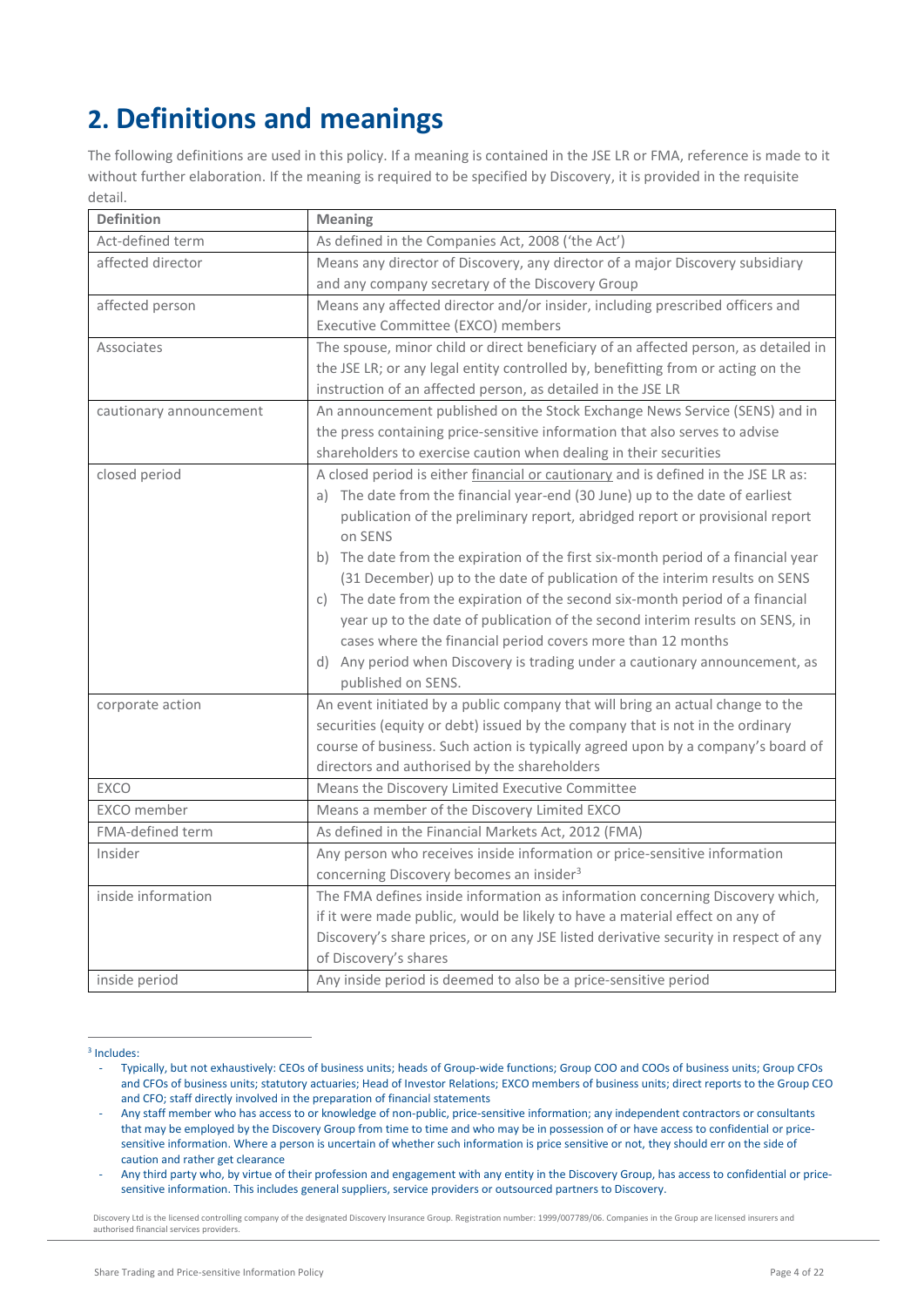| <b>Definition</b>           | <b>Meaning</b>                                                                                  |
|-----------------------------|-------------------------------------------------------------------------------------------------|
| insider trading             | Insider trading is the buying or selling of Discovery's publicly traded securities by           |
|                             | someone who has non-public, material information about such securities                          |
| <b>ITOCOB</b>               | In the ordinary course of business, comprising normal sales or revenue activities               |
|                             | and attendant working capital effects                                                           |
| <b>ITOCOB</b> event         | An unusual event affected ITOCOB, such as the declaration of a dividend or                      |
|                             | announcement of a newly won contract                                                            |
| JSE LR-defined term         | As defined in the JSE Listings Requirements (JSE LR)                                            |
| price-sensitive information | Price-sensitive information is deemed to be the same as inside information. It is               |
|                             | defined as specific and precise information that may have a material effect on                  |
|                             | the price of the issuer's securities. The determination thereof is further defined              |
|                             | in section 3.1 in the policy below.                                                             |
| price-sensitive period      | A period when Discovery is in possession of price-sensitive information regarding               |
|                             | ITOCOB events or a corporate action. Any price-sensitive period is deemed to                    |
|                             | also be an inside period.                                                                       |
| prohibited period           | Comprises both price-sensitive periods and closed periods                                       |
| securities                  | Include equities and any other instruments issued from time to time, preference                 |
|                             | shares or corporate bonds                                                                       |
| share dealing               | A transaction in securities that includes:                                                      |
|                             | Any sale, purchase or subscription of Discovery securities<br>a)                                |
|                             | b) Any agreement to sell, purchase or subscribe for Discovery securities                        |
|                             | Any donation of Discovery securities<br>C)                                                      |
|                             | d) Any dealing in warrants, single stock futures, contracts for difference or any               |
|                             | other derivatives issued in respect of Discovery's securities                                   |
|                             | e) The acceptance, acquisition, disposal, or exercise of any option (including                  |
|                             | options in terms of a share incentive or option scheme) to acquire or dispose                   |
|                             | of securities                                                                                   |
|                             | Any purchase or sale of nil or fully paid letters<br>$\ddagger$                                 |
|                             | The acceptance, acquisition or disposal of any right or obligation, present or<br>g)            |
|                             | future, conditional or unconditional, to acquire or dispose of securities                       |
|                             | h) Using securities of Discovery as security, guarantee, collateral or otherwise                |
|                             | granting a charge, lien or other encumbrance over the securities of                             |
|                             | Discovery. A transaction will be deemed to be present at each of the                            |
|                             | following trigger events:                                                                       |
|                             | At the time of agreement of such arrangement                                                    |
|                             | At the time when a right or discretion afforded to a lender is being                            |
|                             | exercised                                                                                       |
|                             | At the time an existing arrangement is being amended or terminated<br>$\bullet$                 |
|                             | Any other transaction that will provide direct or indirect exposure to<br>$\vert \cdot \rangle$ |
|                             | Discovery's share price                                                                         |
|                             | Any transaction involving the securities of Rand Merchant Insurance<br>j)                       |
|                             | Holdings Limited, as a substantial shareholder of Discovery                                     |
| trading statements          | A trading statement is a statement that gives an indication of financial results for            |
|                             | the period to be reported on next. Trading statements apply to two separate                     |
|                             | financial periods. First, to the interim period ending with respect to the six-                 |
|                             | month interim period results. Second, to the full financial year ending with                    |
|                             | respect to the 12-month financial year results.                                                 |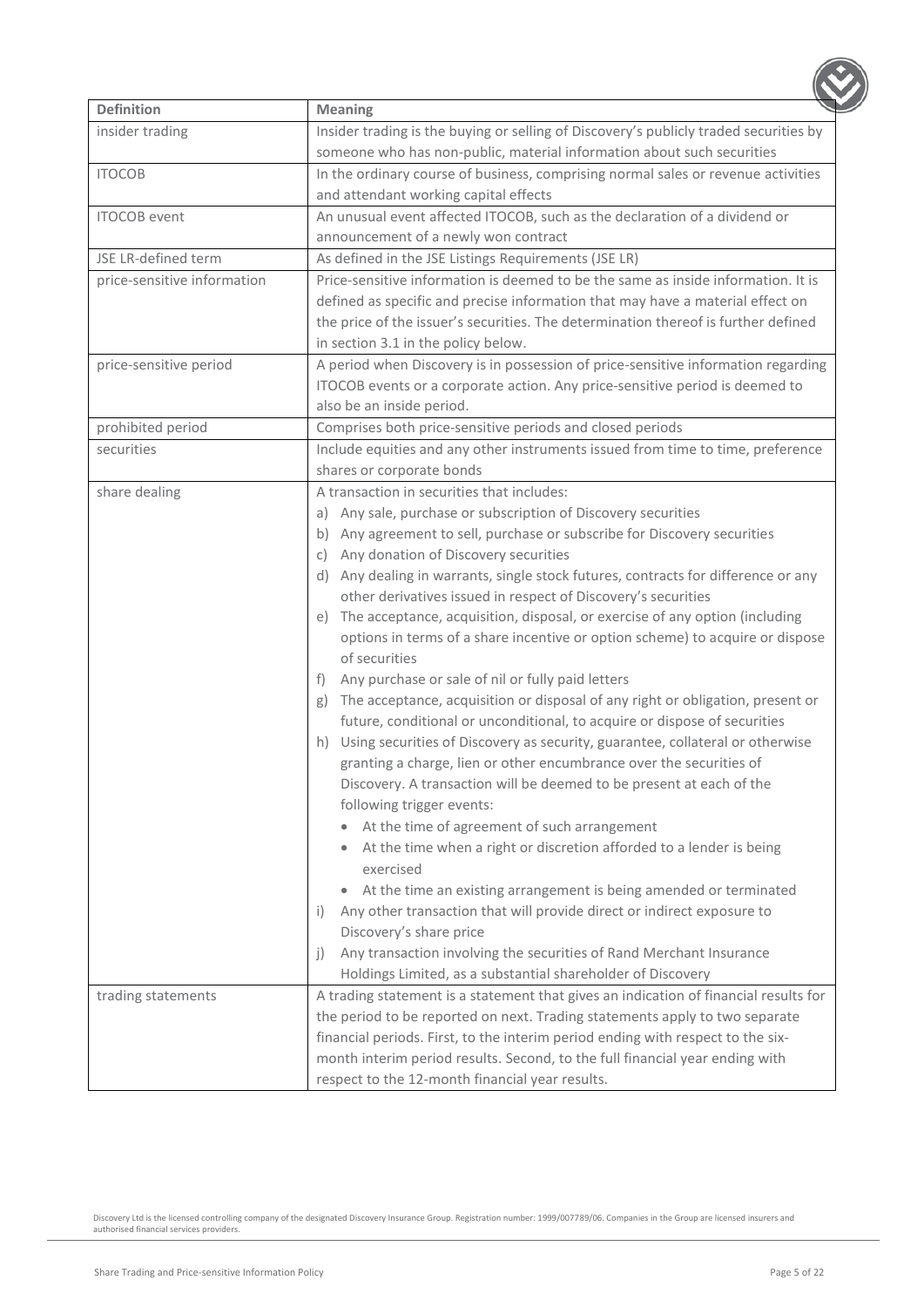### <span id="page-5-0"></span>**3. Policy principles**

#### <span id="page-5-3"></span><span id="page-5-1"></span>**3.1 Prohibited periods**

- 3.1.1 During prohibited periods, any affected person is prohibited from:
	- 3.1.1.1 Carrying out Discovery share dealings
	- 3.1.1.2 Engaging in any activity that may be seen to cause, procure or influence anyone else to deal in Discovery securities
	- 3.1.1.3 Disclosing any price-sensitive information they know or ought to know is price sensitive to any other person who may use that information, directly or indirectly, to trade in any Discovery securities.
- 3.1.2 Additionally, affected directors and EXCO members of Discovery are prohibited from entering into any securities transaction during the months of June or December each year.
- 3.1.3 Prohibited periods comprise both price-sensitive periods and closed periods, as defined.



- 3.1.4 If it is determined that Discovery is in a prohibited period in terms of [3.1.1](#page-5-3) above, the Discovery Group Company Secretary must immediately identify all affected persons and send out email notifications to all affected persons. The notification must inform all affected persons that a prohibited period has started and that Discovery share dealings are prohibited during such period.
- 3.1.5 When the prohibited period ends, the Discovery Group Company Secretary must immediately inform all affected persons by email.

#### <span id="page-5-2"></span>**3.2 Price-sensitive information**

- 3.2.1 At each board meeting, the Board will consider the impact of material risk factors in its assessment of price-sensitive information with reference t[o 3.2.2](#page-5-4) below.
- <span id="page-5-4"></span>3.2.2 Determining whether and when information is considered to be price sensitive requires such information to be reviewed by the Group CFO, Group CRO and Group Company Secretary. The review must take place on an integrated basis and consider the metrics of importance, size and certainty. First, it must be determined if the information's importance and size prequalifies it as being price sensitive. Second, the information must be classed as being price sensitive when reasonable certainty has been achieved that the ITOCOB event or corporate action will take place. The metrics of importance, size and certainty should be measured as follows:

#### 3.2.2.1 **Importance**

If the information does not pre-qualify in terms of size in [3.2.2.2](#page-6-2) below, it will pre-qualify as price-sensitive information if it is decided that market perception and reaction to such information disclosure could or would have a material effect on any of Discovery's share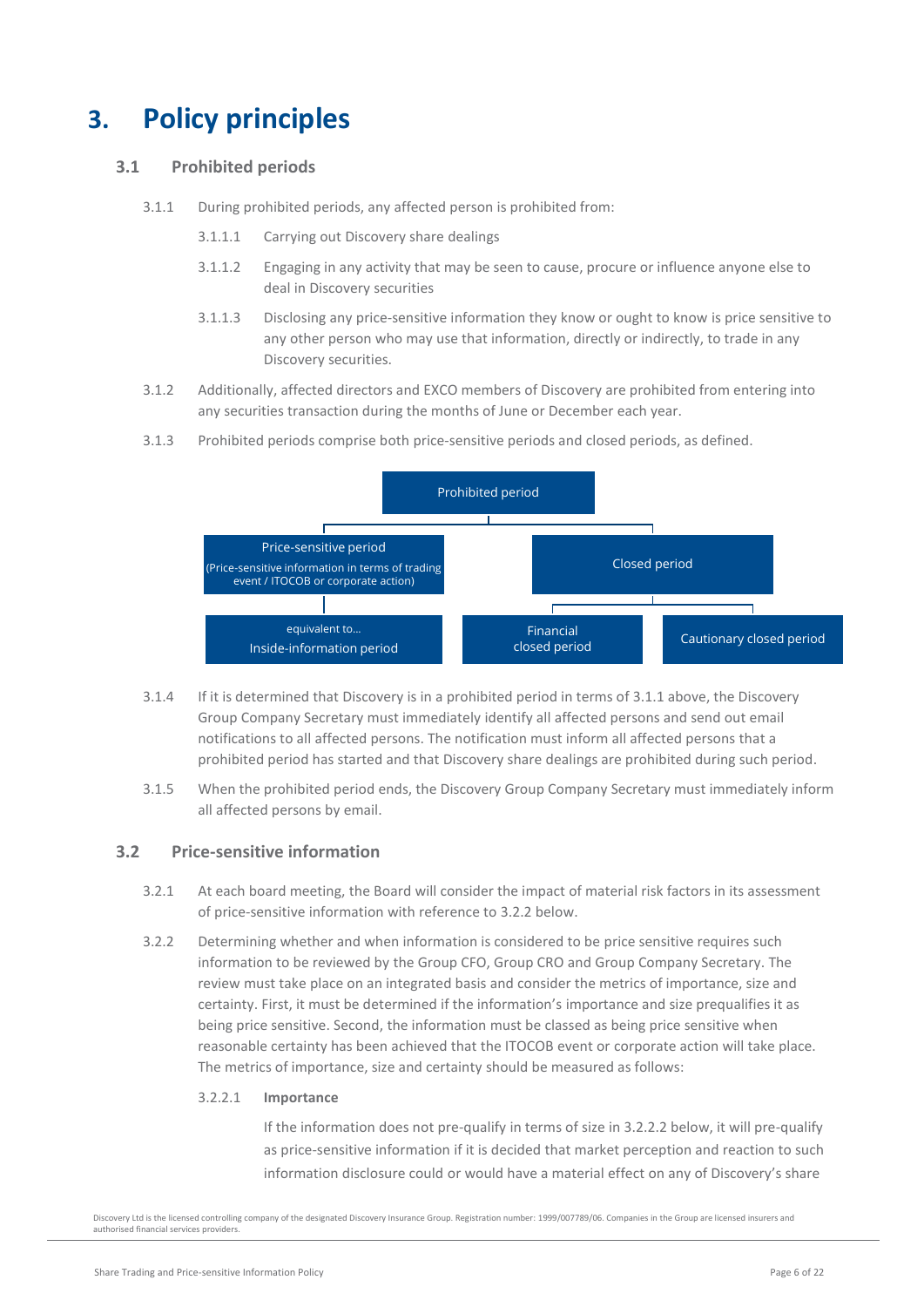

#### <span id="page-6-2"></span>3.2.2.2 **Size**

- **ITOCOB events** (excluding trading statements): If the size of the subject matter concerned is equal to or greater than 5% of Discovery's market capitalisation, information relating to it pre-qualifies as being price-sensitive information.
- **Corporate actions**: If the size of the subject matter concerned is equal to or greater than 5% of Discovery's market capitalisation or involves a related party, information relating to it pre-qualifies as being price-sensitive information.
- **Trading statements**: An assessment of earnings per share (EPS) and headline earnings per share (HEPS) (as compared to forecast or historical information in line with JSE LR) should be done to determine when significant differences arise. If such difference is expected to be greater than 20%, a Trading Statement must be published on SENS. The trading statement must be authorised by EXCO.

#### 3.2.2.3 **Certainty**

- Pre-qualified price-sensitive information will qualify as price-sensitive information when the occurrence or agreement of corporate actions or an ITOCOB event becomes reasonably certain. Reasonable certainty is achieved when a greater than 50% probability exists that the corporate actions or ITOCOB event will proceed with no other competing probable outcomes of any material size.
- Price-sensitive information becomes certain when final agreement is reached even though the transaction may be subject to fulfilment of outstanding conditions.

#### <span id="page-6-0"></span>**3.3 Inside information and the link to price-sensitive information**

- 3.3.1 The Financial Markets Act (FMA) defines inside information as information concerning Discovery which, if it were made public, would be likely to have a material effect on any of Discovery's share prices, or on any JSE-listed derivative security in respect of any of Discovery's shares. Inside information is deemed to be the same as price-sensitive information.
- 3.3.2 Any price-sensitive period is, therefore, deemed to also be an inside period and all principles with respect to price-sensitive information similarly apply to inside information.
- 3.3.3 Any person who receives inside information concerning Discovery becomes an insider. If an insider commits an insider-trading offence, they will face a civil liability up to a maximum of four times the profit made or loss avoided, plus a R1 million administrative penalty.

#### <span id="page-6-1"></span>**3.4 Confidentiality and announcements**

- 3.4.1 The concept of confidentiality of information is contained in the JSE Listings Requirements (JSE LR).
- 3.4.2 Price-sensitive information or inside information may not only be given to select persons. The prime rule is that such information, when disclosure is required, must be published on SENS so that all persons are equally notified of such information at the same time.
- 3.4.3 Confidentiality of price-sensitive information or inside information is presumed to be maintained if Discovery is unaware of any disclosures having been made to non-insiders (namely, disclosure breach). It is also presumed that confidentiality has been maintained if Discovery's traded share volumes and share prices do not deviate by 5% or more from 20-day moving average volumes or prior day closing prices on any trading day during price-sensitive periods.

Discovery Ltd is the licensed controlling company of the designated Discovery Insurance Group. Registration number: 1999/007789/06. Companies in the Group are licensed insurers and authorised financial services providers.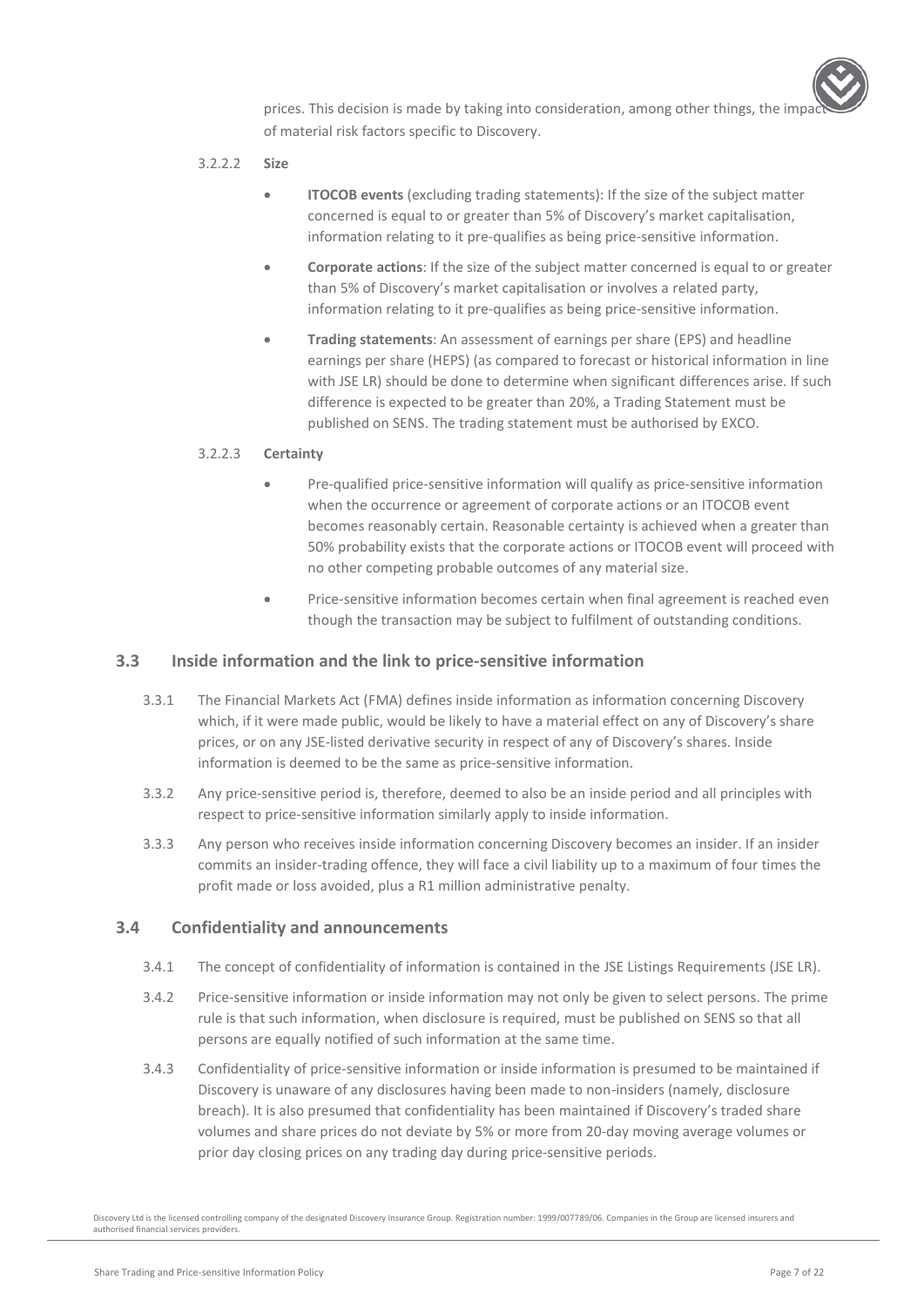- 3.4.4 If a disclosure breach has occurred and/or if share volumes and/or share prices deviate on any trading day by 5% or more during price-sensitive periods and if no explanation or attribution appears to be reasonable, including whether such movements can be explained by or attributed to general market forces, this may be deemed to be a breach of confidentiality. The Discovery Group Company Secretary must immediately notify EXCO, who must immediately investigate and determine whether such breach of confidentiality has occurred.
- 3.4.5 Where a corporate action or ITOCOB event is being negotiated, price-sensitive information may be given in strict confidence to persons being negotiated with, including counterparties, shareholders and various advisers involved. The provision of such information requires the recipients to be recorded in the insider register and written notification must be given to the persons receiving such information to notify them that the information is considered to be inside information and that they may not deal in any securities concerned.
- 3.4.6 Where counterparties are involved and a disclosure breach has occurred, Discovery must immediately inform such counterparties of the breach of confidentiality and of Discovery's obligation to immediately announce all known facts. This announcement includes naming the counterparties concerning the ITOCOB event or taking corporate action on SENS.
- 3.4.7 Further action and agreement with counterparties and/or remedial action may be required, as contained in the JSE LR. This is to ensure adequate publication of information on SENS so that all persons are equally apprised of such information at the same time.
- 3.4.8 EXCO is responsible for the timing and authorisation of all cautionary announcements and the content of such authorisations. A cautionary announcement is an announcement published on SENS and then in the press. It contains all price-sensitive information known at the time concerning a corporate action because such price sensitive information can no longer be kept confidential or has leaked into the public domain.

#### <span id="page-7-0"></span>**3.5 Policy on affected directors' dealings**

- 3.5.1 Affected directors and their associates are subject to the directors' dealings requirements of the JSE LR.
- <span id="page-7-1"></span>3.5.2 Each affected director who wants to engage in Discovery share dealing outside of a prohibited period must get approval to deal from Discovery's chairperson. In the chairperson's absence, or in the proposed trading of securities by the chairperson, the chairpersons of the Audit and the Risk and Compliance Committee must collectively give consent. To facilitate the process, Discovery has prepared a pre-clearance form, attached as **Annexure A**. The form must be completed and submitted to the Discovery Group Company Secretary.
- 3.5.3 In order to facilitate [3.5.2,](#page-7-1) whenever approval is requested, the Discovery Group Company Secretary must immediately confirm whether Discovery is in a prohibited period. If Discovery is indeed in a prohibited period, the Discovery Group Company Secretary must comply with [3.1.1](#page-5-3) and also deny approval to deal in terms of [3.5.2.](#page-7-1)
- 3.5.4 Approval to deal when Discovery is in a prohibited period may only be given to an affected director if a specific dispensation is obtained from the JSE due to such affected director having no discretion and having to deal because of hardship, loss or other similar reason acceptable to the JSE and to EXCO. Such requests will require an application for a ruling from the JSE, and Discovery EXCO must approve the application.
- 3.5.5 A written record of all requests, approvals and denials will be kept in a register, which will be noted in the Discovery Board meetings by the Discovery Group Company Secretary.
- 3.5.6 After receiving clearance to engage in Discovery share dealing, an affected director is expected to deal as soon as possible but no later than 72 business hours after such clearance.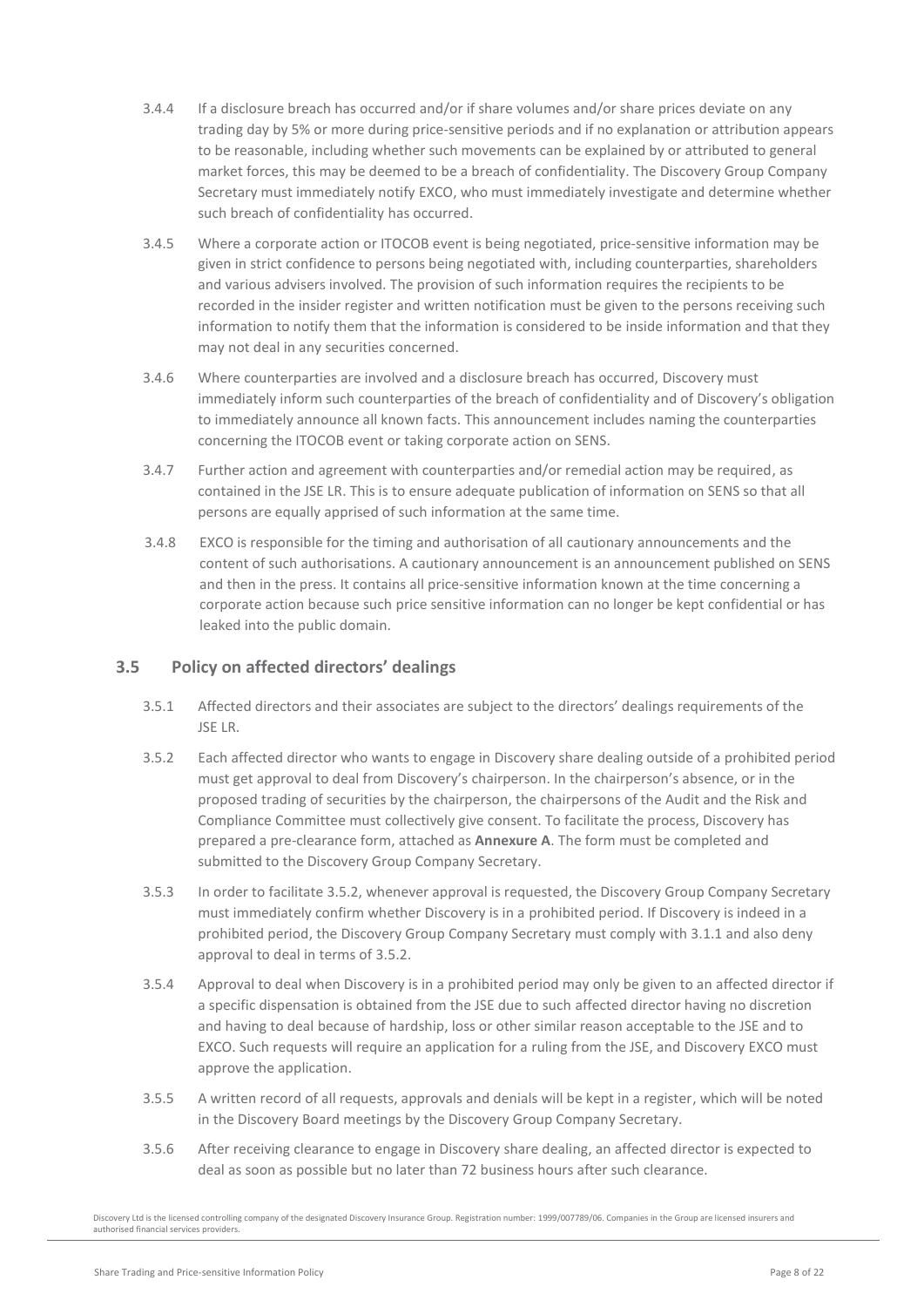

- 3.5.7 Within 72 business hours after dealing, an affected director must complete **Annexure C** to notify the Discovery Group Company Secretary of all pertinent dealing details as follows:
	- 3.5.7.1 The name of the affected director (or associate, if applicable)
	- 3.5.7.2 The name of the Discovery Group company of which they are an affected director
	- 3.5.7.3 The date of the transaction
	- 3.5.7.4 The price (or highest price, lowest price and volume-weighted average price, in the case of various trades at various prices during the course of a day), number, total value and class of securities concerned
	- 3.5.7.5 In the case of options or any other similar right or obligation, the option strike price, strike dates and periods of exercise and/or vesting
	- 3.5.7.6 The nature of the transaction
	- 3.5.7.7 The nature and the extent of the affected director's interest in the transaction, and in the case of dealings by associates, the name of the associate and the relationship with the affected director must be disclosed
	- 3.5.7.8 Confirmation as to whether the trades were performed on-market or off-market
	- 3.5.7.9 Confirmation that clearance to deal was obtained by the affected director.
- 3.5.8 The Discovery Group Company Secretary will ensure publication of such information on SENS within a further 24 hours.
- 3.5.9 Each affected director must advise all of their associates in writing, attached as **Annexure D**, that they must notify the affected director immediately after they have dealt in securities relating to Discovery. Associates are not required to ask for clearance to deal from Discovery.
- 3.5.10 Each affected director must instruct their asset managers in writing that such asset manager may not engage in Discovery share dealings on their behalf unless instructed to do so in writing. Each affected director must advise their asset managers in writing, attached as **Annexure E**, that they must notify the affected director immediately after they have dealt in securities relating to Discovery.
- 3.5.11 If any share dealing is carried out by an affected director (or their associate) in breach of any of the provisions of this [3.5,](#page-7-0) notification of such share dealing is required on SENS and the JSE must be notified of the breach via Discovery's sponsor at the same time.

#### <span id="page-8-0"></span>**3.6 Policy on dealings by affected persons (excluding affected directors) and staff**

- 3.6.1 Affected persons who are not affected directors (in other words, other insiders), are subject to the policy on affected directors' dealings in [3.5.](#page-7-0) However, the compliance requirements are in terms of this policy only and not the JSE LR.
- 3.6.2 Discovery staff members who are not affected persons may not deal in securities during a closed period. The Discovery Group Company Secretary will send out an email notification to inform them that a closed period has started.
- 3.6.3 Any staff member who is not an affected person and who wants to enter into a transaction in Discovery securities must get prior written approval in the form of **Annexure B** from the Group Chief Financial Officer or, in their absence, from the Group Company Secretary. This applies if the transaction is more than 50 000 (number of securities) per transaction or in total within a financial year.
- 3.6.4 The approval will be valid for a period of 14 days from the date it is granted. The approval may be granted subject to restrictions and may be revoked prior to the expiry of the 14-day period. No

Discovery Ltd is the licensed controlling company of the designated Discovery Insurance Group. Registration number: 1999/007789/06. Companies in the Group are licensed insurers and authorised financial services providers.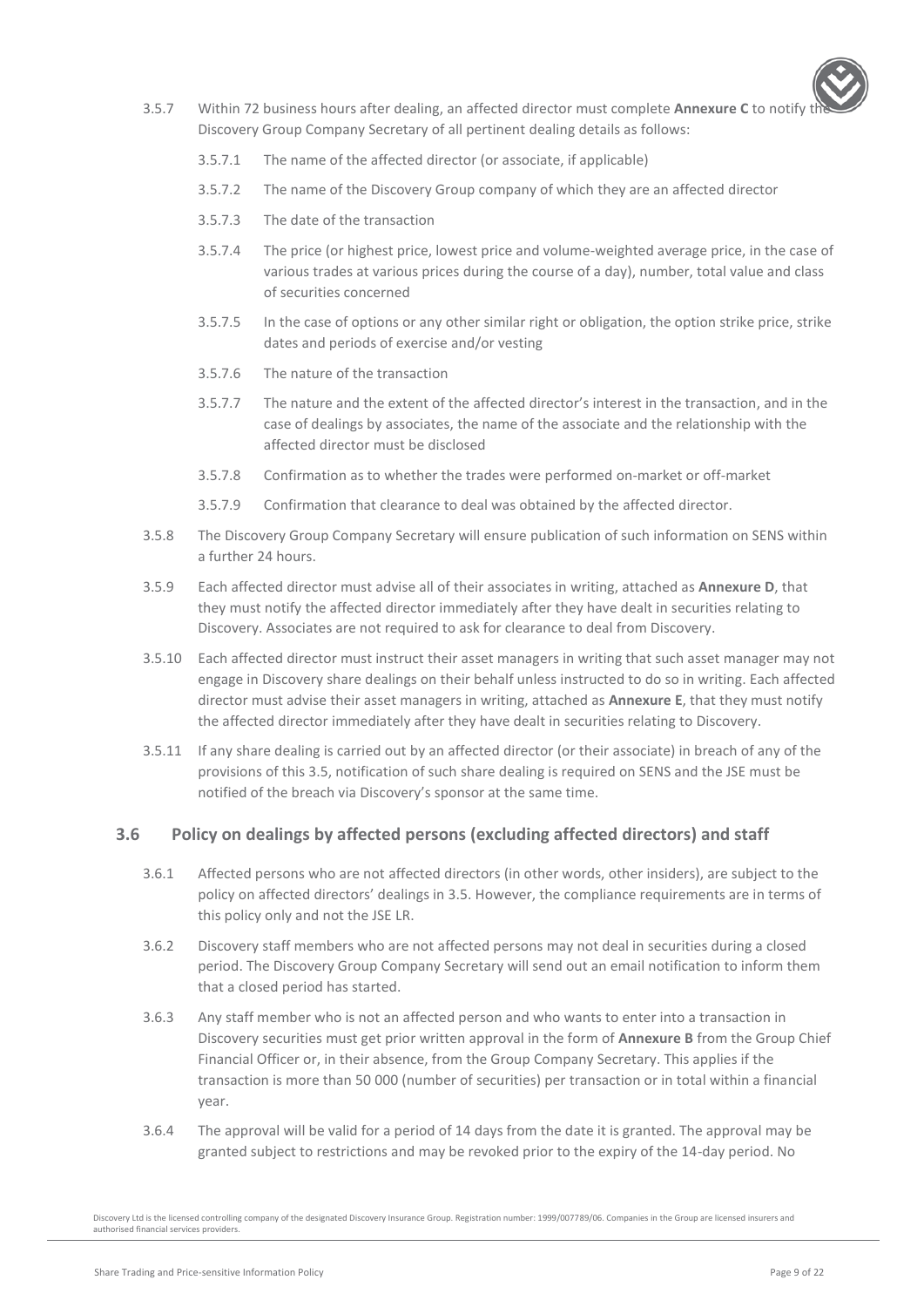transaction may be carried out after the expiry of the 14-day period unless such approval is renewed.

3.6.5 The Group Company Secretary must be contacted in order to get details of the process to be followed when clearance is required.

#### <span id="page-9-0"></span>**3.7 Policy on Discovery share incentive scheme dealings**

3.7.1 Any issue, acceptance, exercise, sale, subscription or purchase of options or shares or other rights or securities in connection with any equity-settled mechanism or scheme by the Discovery share incentive scheme are subject to the same terms and conditions contained in [3.5.](#page-7-0)

#### <span id="page-9-1"></span>**3.8 Trading in securities in other companies**

3.8.1 Buying and selling securities of other companies with which the Discovery Group may be dealing is prohibited if an individual possesses information that is not generally available to the market and if that information is seen as price sensitive. For example, if an individual is aware that Discovery is about to sign a major agreement with another company, they should not buy securities in the other company.

#### <span id="page-9-2"></span>**3.9 Publication of trading statements ITOCOB and the link to price-sensitive information and prohibited periods**

- 3.9.1 Trading statements apply to two separate financial periods. First, they apply to the interim period ending with respect to the six-month interim period results. Second, they apply to the full financial year ending with respect to the 12-month financial year results.
- 3.9.2 The publication of a trading statement puts an end to a potential price-sensitive period by providing the market with an update of all financial price-sensitive information that may have arisen in trading conditions in the ordinary course of business (ITOCOB).
- 3.9.3 An assessment should be done of earnings per share (EPS) and headline earnings per share (HEPS), as compared to forecast or historical information in line with JSE LR. This is to determine when significant differences arise. If such difference is expected to be greater than 20%, a trading statement is to be published on SENS, and the statement must be authorised by the Audit Committee.
- 3.9.4 EXCO may voluntarily publish a trading statement at a lower forecast percentage threshold in order to terminate a price-sensitive period, which must be authorised by the Audit Committee.
- 3.9.5 The publication of a trading statement does not give rise to a cautionary period or a financial closed period.

#### <span id="page-9-3"></span>**3.10 Forecast financial information, excluding trading statements**

- 3.10.1 Forecast financial information is triggered by any statement or announcement (in other words, financial data requiring interpretation and calculation) referring to any future period profits or losses and that contains EPS or HEPS disclosure or from which EPS or HEPS can be reasonably expected to be calculated.
- 3.10.2 Any disclosed forecast financial information must have been properly compiled in accordance with International Financial Reporting Standards (IFRS).
- 3.10.3 A profit forecast, excluding trading statements, is usually voluntary and may be published in a periodic financial information report or separately on SENS only, on SENS and in a circular, in revised listing particulars or in a prospectus, and requires Discovery directors' approval.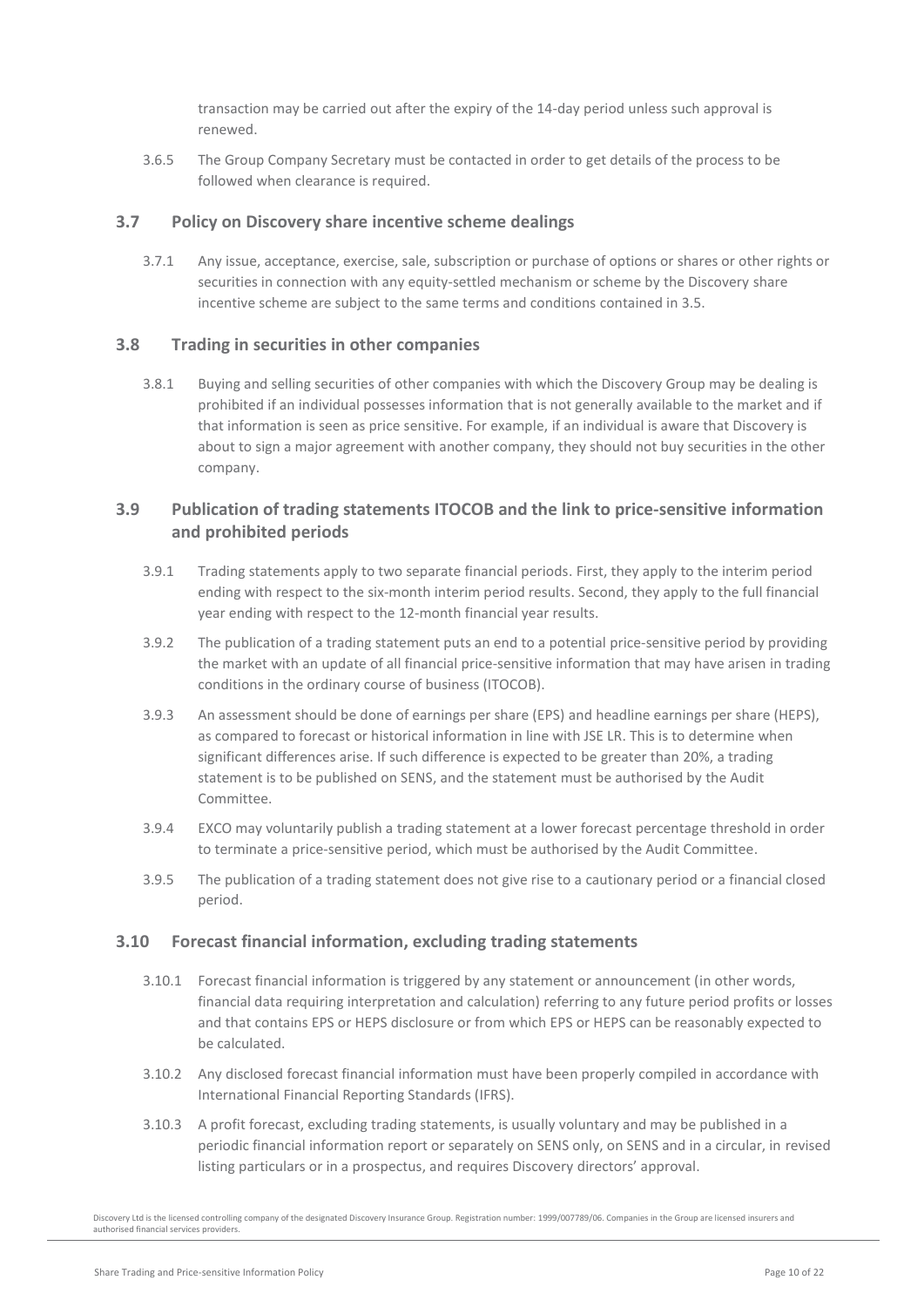

- 3.10.4 If a profit forecast is published in a circular, revised listing particulars or prospectus, in addition to Discovery directors' approval, it must be auditor reviewed by a JSE-accredited reporting accountant.
- 3.10.5 Any profit forecast publication requires the material assumptions and basis used in the forecast compilation to be disclosed in such publication.
- 3.10.6 Any guidance regarding future profits or losses relating to the current financial year or next financial year will only be disclosed as a specific or general profit forecast and in accordance with the JSE LR.
- 3.10.7 Any guidance regarding future profits or losses relating to the third future financial year ending, measured from the current (first) financial year ending, may be made. This includes revenue without expenses and expenses without revenue.

#### <span id="page-10-0"></span>**3.11 Periodic financial information disclosure**

3.11.1 Periodic financial information, consisting of interim and financial year-end results, should be disclosed in accordance with the JSE LR and must be compliant with IFRS, South African Institute of Chartered Accountants (SAICA) Financial Reporting Guides, the Act and Financial Pronouncements as issued by the Financial Reporting Standards Council.

#### 3.11.2 **Interim results**

- 3.11.2.1 Must cover the first six-month period of the financial year.
- 3.11.2.2 Must be issued and published on SENS within three months of the interim period ending.
- 3.11.2.3 Must be auditor reviewed if the audit opinion contained in the prior year annual financial statements was modified, excluding an emphasis of matter or a reportable irregularity paragraph (in other words, it was qualified).
- 3.11.2.4 The Audit Committee and Board must determine whether Discovery wishes to forecast in the prospects paragraph, and if so, ensure compliance with [3.10.](#page-9-3)
- 3.11.2.5 Failure to publish the interim results within four months of the interim period ended will result in the suspension of trading in Discovery securities at the beginning of month five.

#### 3.11.3 **Financial year-end results**

- 3.11.3.1 Financial year-end results are contained in the audited Annual Financial Statements (AFS) and cover the 12-month period of the financial year.
- 3.11.3.2 The AFS, Integrated Annual Report (IAR), and the Notice of Annual General Meeting (AGM) form part of the Annual Report (AR) suite.
- 3.11.3.3 The IAR contains all governance disclosures and other non-GAAP disclosures. The Audit Committee must review such disclosures and report to the Board for approval thereof.
- 3.11.3.4 Discovery must adopt the King IV Report on Corporate Governance for South Africa ('King IV') as necessary for good corporate governance of the Group. Implementation of these principles will be recorded in the Governance Report as a part of the IAR and placed on Discovery's website.
- 3.11.3.5 Discovery Limited must adopt and comply with the required specific governance principles contained in the JSE LR. Disclosure of such compliance must be made available by Discovery in the IAR.
- 3.11.3.6 A provisional report (that is, annual results), containing Summarised AFS Content but excluding AGM details, must be published by Discovery on SENS and in the press within three months of the financial year-end, before the issue of the AR. Where extracted from audited information (although the report need not be audited itself), such provisional report must reference the auditors' report thereon, including the identification and

Discovery Ltd is the licensed controlling company of the designated Discovery Insurance Group. Registration number: 1999/007789/06. Companies in the Group are licensed insurers and authorised financial services providers.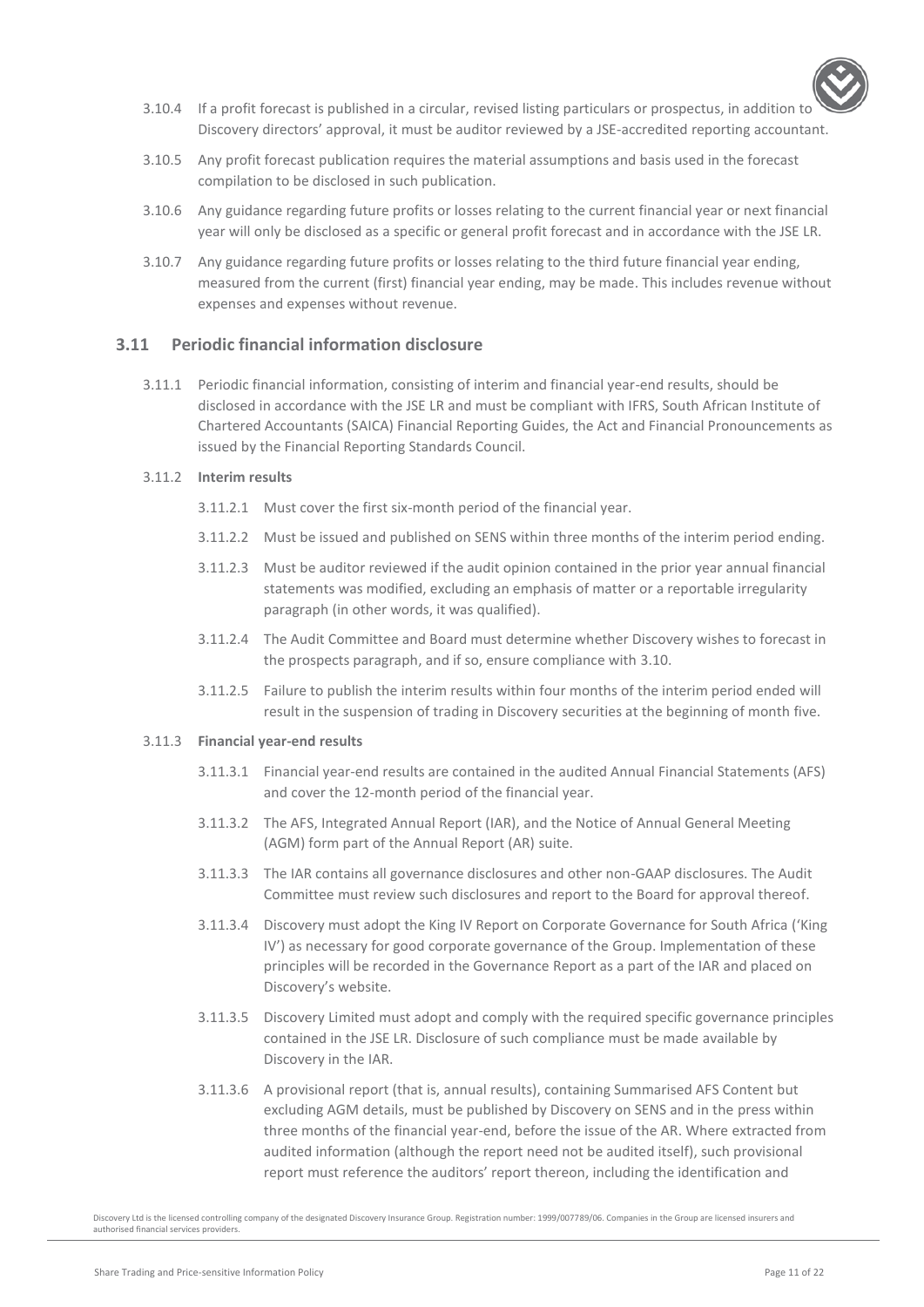disclosure of key audit matters, and must contain a link to such auditors' report and audited information on Discovery's website. Compliance with audit requirements and reporting thereon, of such a provisional report, should be ensured in line with JSE LR.

- 3.11.3.7 The AR must be issued by Discovery within four months of the financial year-end. If the content of the AFS has not changed from the previously published content of the provisional report, then a no-change report must be published on SENS on such date of issue by Discovery. If the content of the AFS has changed from the previously published content of the provisional report, then an abridged report must be published on SENS by Discovery. Both a no-change report and abridged report must contain AGM details, provided notice of the AGM has been given.
- 3.11.3.8 Discovery must ensure that, where relevant, all reports name the accredited audit firm and accredited audit partner and state whether the opinion or conclusion is modified.
- 3.11.3.9 Discovery must determine whether a forecast is to be included in the prospects paragraph, and if so, ensure compliance with [3.10.](#page-9-3)
- 3.11.3.10 Discovery must ensure that all reports and the AR are placed on Discovery's website on the date of issue.
- 3.11.3.11 Discovery must ensure that Schedule 18 (compliance certificate) is provided to the JSE, electronically, on the date of publication of the AR.
- 3.11.3.12 Discovery must ensure that delivery of the notice of AGM is done using any of the delivery mechanisms allowed in the Act.

#### <span id="page-11-1"></span><span id="page-11-0"></span>**3.12 Presentations and interviews**

- 3.12.1 Only authorised persons, as determined by EXCO, must engage in presentations concerning periodic financial information, corporate actions or ITOCOB events ('presentations') and/or separate meetings with shareholders, the media or analysts ('meetings').
- 3.12.2 Such authorised persons should be adequately briefed and trained concerning price-sensitive information and market-abuse principles contained in the JSE LR and FMA, to ensure that no pricesensitive information is disclosed.
- 3.12.3 Meetings referenced i[n 3.12.1](#page-11-1) should be attended by more than one authorised person. Parameters governing the matters to be discussed at such meetings should be agreed between the authorised persons in advance. Notes of such meetings should be taken by one of the authorised persons.
- 3.12.4 Any unplanned disclosure of price-sensitive information, which takes place during any meeting or presentation, requires immediate disclosure of the information on SENS, and all policy principles applicable to price-sensitive information apply. Similarly, if any disclosure triggered a forecast, compliance wit[h 3.10](#page-9-3) is required.
- 3.12.5 Previously disclosed information may not be expanded if it results in new disclosures of pricesensitive information.
- 3.12.6 The correction of analysts' reports is not allowed unless it is a correction of errors arising from known previously published information on SENS.
- 3.12.7 All presentations of interim and financial year-end results (and any other periodic financial information presentations) should be placed on Discovery's website.
- 3.12.8 No price-sensitive information may be given out or discussed in any presentation that is not contained in the results or has not been published on SENS.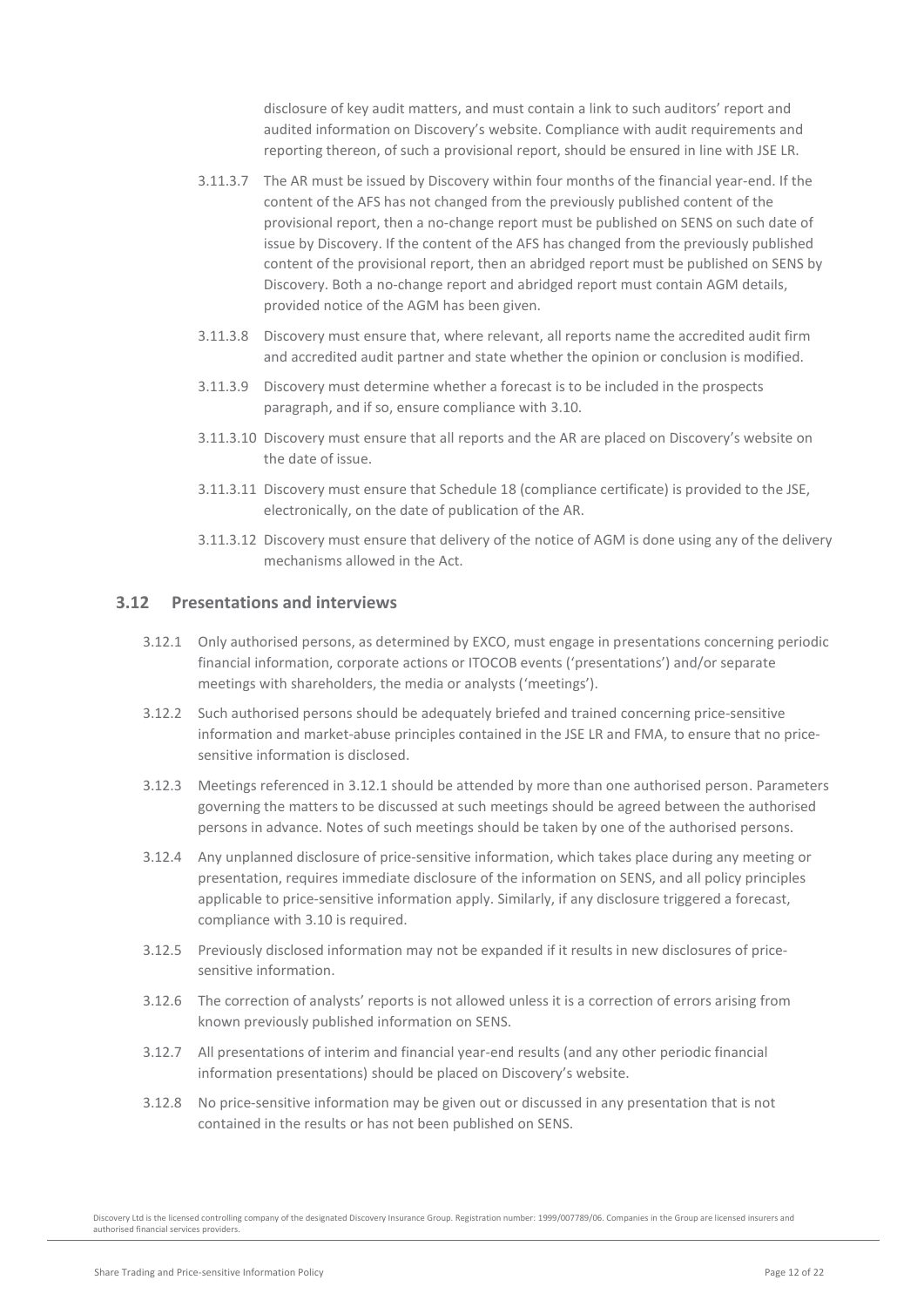

- 3.12.9 No financial guidance may be given to any person in a meeting or presentation regarding consens analyst forecasts, unless such guidance is supported by relevant price-sensitive information and/or forecast information already published on SENS and on Discovery's website.
- 3.12.10 So-called industry guidance may only be given out if it does not trigger a profit forecast or new pricesensitive information and deals only with already known industry issues.
- 3.12.11 Any SENS announcement, whether voluntary or required by the JSE LR, must contain all known material facts concerning the subject matter of the announcement.

#### <span id="page-12-0"></span>**3.13 Internal briefings of employees and social media**

- 3.13.1 Internal briefings of employees should only contain public information, unless the intention is to make such persons insiders.
- 3.13.2 Any employees that are made insiders become affected persons and must comply with all requirements in terms of this policy.
- 3.13.3 With regard to Discovery's social media platforms and the dissemination of information on such platforms, EXCO must appoint authorised persons to make such disclosures in compliance with all principles contained in this policy. Note that no social media platform is the equivalent of SENS disclosures regarding disclosure into the public domain. The Discovery Employee Social Media Policy and Discovery Official Spokesperson Social Media Policy should be followed and complied with.

#### <span id="page-12-3"></span><span id="page-12-1"></span>**3.14 Discovery disclosure concerning Section 122 of the Act**

- 3.14.1 In terms of Section 122 of the Act, any acquisition or disposal of Discovery securities that exceeds a 5% multiple of Discovery's securities requires notification to Discovery by such shareholder on Form TRP 121.1 within three business days of the acquisition or dealing.
- 3.14.2 Such disclosed information, in turn, requires immediate disclosure by Discovery to the Takeover Regulation Panel on Form TRP 121.2.
- 3.14.3 Any acquisition or disposal that exceeds a 5% multiple is deemed to be price sensitive and requires disclosure to the public and shareholders in the form of a SENS announcement. Such announcement must be made within 48 hours of receipt of the information detailed in [3.14.1](#page-12-3) (except only in the case of a disposal exceeding a 5% multiple, but constituting less than 1% of Discovery's issued share capital of that class).
- 3.14.4 A comparison of Discovery's share register is required on a bi-monthly basis. The share register is available from the transfer secretaries, and should support identification of such movement in beneficial share ownership.
- 3.14.5 If it appears that any 5% multiple has not been notified in terms of [3.14.1,](#page-12-3) the Group Company Secretary should follow up on it immediately and proceed accordingly in terms of [3.14.](#page-12-1)
- 3.14.6 Non-compliance by a shareholder requires immediate notification to be made to the Takeover Regulation Panel.

### <span id="page-12-2"></span>**4. Compliance with this policy**

Non-compliance of this policy is deemed serious. Employees of Discovery, excluding affected directors, who contravene this policy will be subject to disciplinary action, which may lead to termination of employment by Discovery.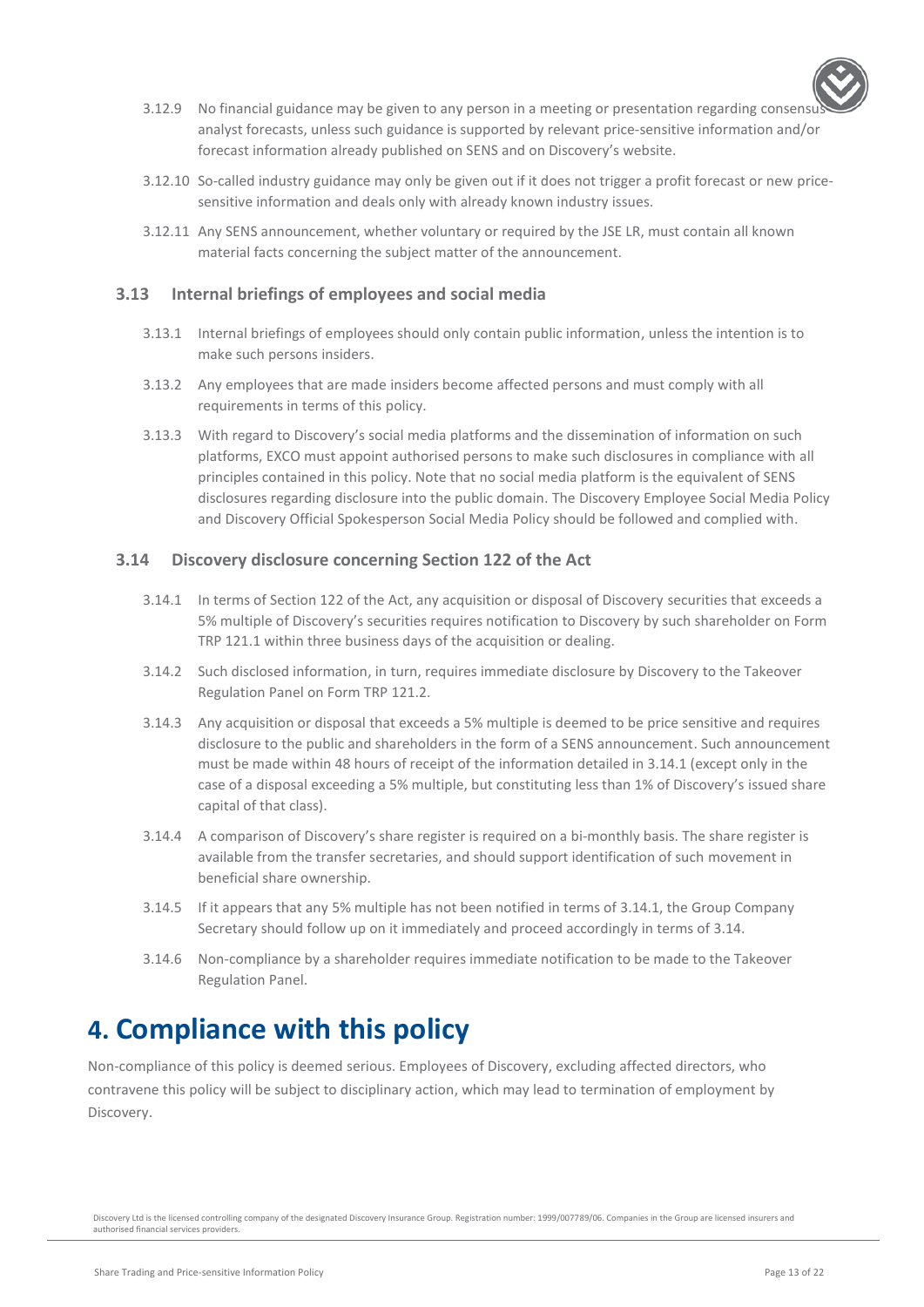Affected directors who violate this policy will be dealt with at Board level and, where applicable, will be reported to the JSE.

Failure to comply with the regulations stipulated in legislation and JSE LR will result in a serious penalty imposed by the JSE.

Conviction of an offence pertaining to insider trading or non-disclosure of securities transactions may result in a substantial fine or imprisonment.

Compliance with this policy will be monitored by the Discovery Group Risk and Compliance Committee. Any breach or non-compliance with this policy will be communicated to the policy owner as soon as reasonably practical. The policy owner, with input from key stakeholders, will consider the appropriate action required. If no consensus is reached on the appropriate action, the matter will be referred to the chairperson of the Discovery Risk and Compliance Committee. After consultation with all the relevant parties, the chairperson will be required to determine the appropriate disciplinary action.

All instances of non-compliance with this policy will be included in the regular risk reporting.

Please direct any enquiries concerning this Policy to the Discovery Group Company Secretary or Group Chief Financial Officer.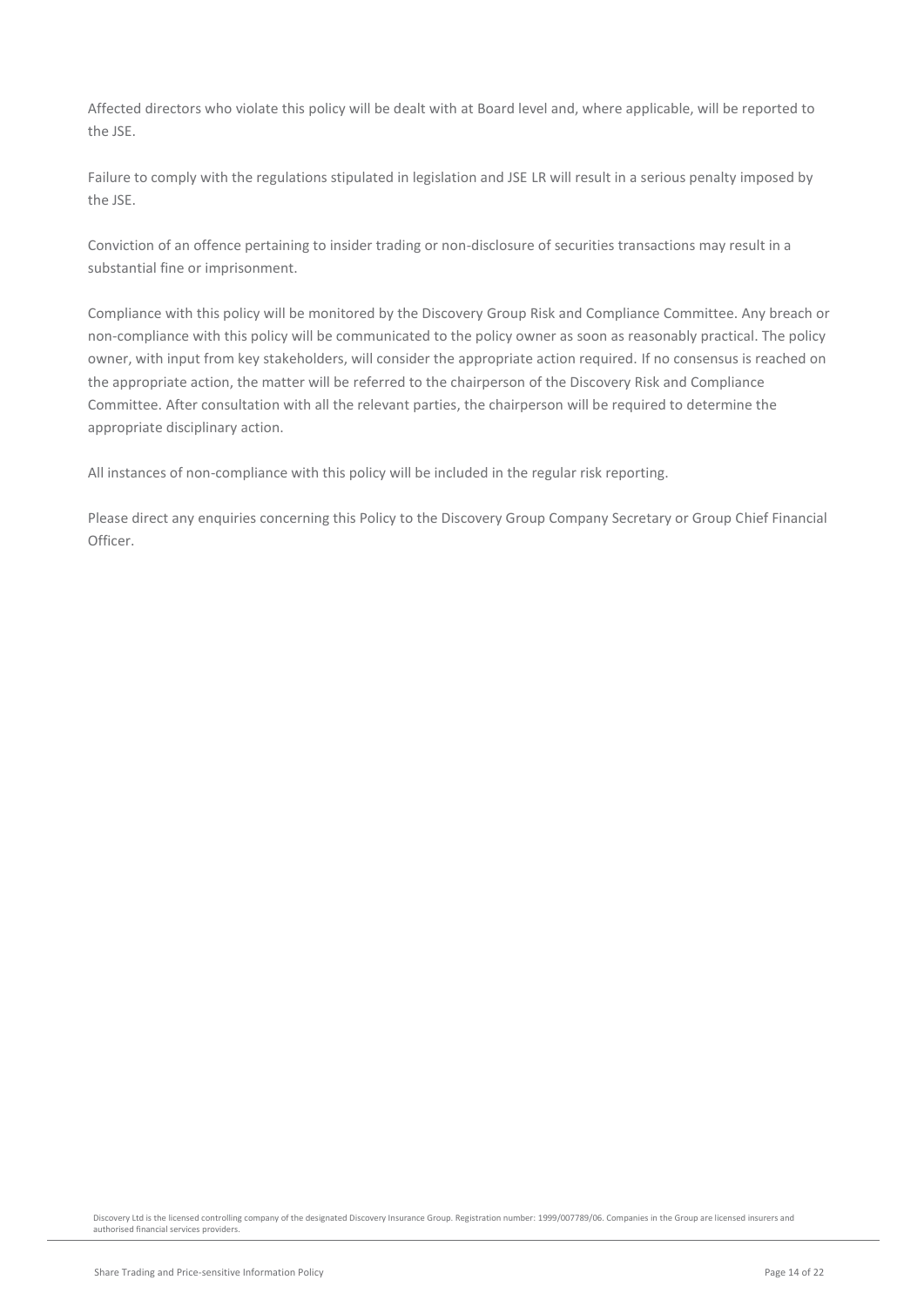

# <span id="page-14-0"></span>**Annexure A – Discovery Limited pre-clearance request form for affected directors**

(Only to be completed by affected directors who are not insiders)

To: Discovery Limited Group Company Secretary

From: \_\_\_\_\_\_\_\_\_\_\_\_\_\_\_\_\_\_\_\_\_\_\_\_\_\_\_\_\_\_\_\_\_\_\_\_\_\_\_\_\_\_\_\_\_\_\_\_\_\_\_\_\_\_\_\_\_

#### **Proposed dealing in Discovery Limited's securities**

This is to advise you that the undersigned intends to deal in Discovery Limited's shares (or other relevant derivative security) on \_\_\_\_\_\_\_\_\_\_\_\_\_\_\_\_\_\_\_\_\_\_\_\_\_\_\_\_\_\_\_\_ 20\_\_\_\_\_, and hereby requests that the chairperson pre-clear the transaction, as required by the Discovery Limited Share Trading and Price-sensitive Information Policy ('the Policy').

The undersigned is not in possession of inside information and will not enter into the transaction if the undersigned comes into possession of such inside information between the date hereof and the proposed execution date.

The undersigned has read and understands the Policy and certifies that the above-proposed transaction will not violate the Policy.

The undersigned agrees to advise Discovery Limited promptly if, as a result of future developments, any of the foregoing information becomes inaccurate or incomplete in any respect. The undersigned understands that Discovery Limited may require additional information about the transaction, and agrees to provide such information upon request.

Signature **Print name** 

\_\_\_\_\_\_\_\_\_\_\_\_\_\_\_\_\_\_\_\_\_\_\_\_\_\_\_\_\_\_\_\_\_\_\_\_\_\_\_\_\_ \_\_\_\_\_\_\_\_\_\_\_\_\_\_\_\_\_\_\_\_\_\_\_\_\_\_\_\_\_\_\_\_\_\_\_\_\_\_\_\_\_\_\_\_\_\_\_\_\_

Approved:

Dated Chairperson

\_\_\_\_\_\_\_\_\_\_\_\_\_\_\_\_\_\_\_\_\_\_\_\_\_\_\_\_\_\_\_\_\_\_\_\_\_\_\_\_\_ \_\_\_\_\_\_\_\_\_\_\_\_\_\_\_\_\_\_\_\_\_\_\_\_\_\_\_\_\_\_\_\_\_\_\_\_\_\_\_\_\_\_\_\_\_\_\_\_\_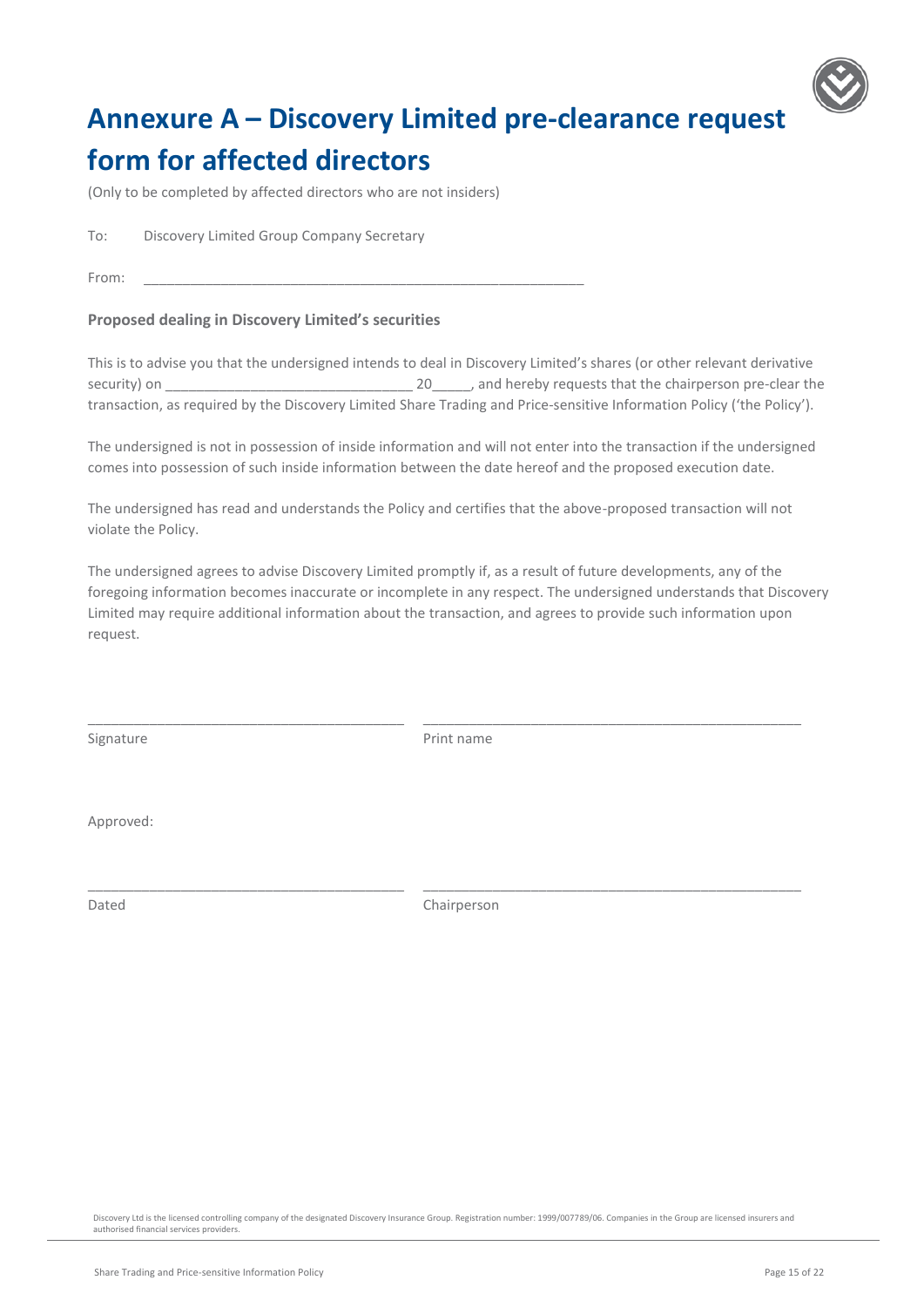# <span id="page-15-0"></span>**Annexure B – Discovery Limited pre-clearance request form for others**

To: Discovery Limited Group Chief Financial Officer

From: \_\_\_\_\_\_\_\_\_\_\_\_\_\_\_\_\_\_\_\_\_\_\_\_\_\_\_\_\_\_\_\_\_\_\_\_\_\_\_\_\_\_\_\_\_\_\_\_\_\_\_\_\_\_\_\_\_

#### **Proposed dealing in Discovery Limited's securities**

This is to advise you that the undersigned intends to deal in Discovery Limited's shares (or other relevant derivative security) on \_\_\_\_\_\_\_\_\_\_\_\_\_\_\_\_\_\_\_\_\_\_\_\_\_\_\_\_\_\_\_\_ 20\_\_\_\_\_, and hereby requests that the Group Chief Financial Officer pre-clear the transaction, as required by the Discovery Limited Share Trading and Price-sensitive Information Policy ('the Policy').

The undersigned is not in possession of inside information and will not enter into the transaction if the undersigned comes into possession of such inside information between the date hereof and the proposed execution date.

The undersigned has read and understands the Policy and certifies that the above-proposed transaction will not violate the Policy.

The undersigned agrees to advise Discovery Limited promptly if, as a result of future developments, any of the foregoing information becomes inaccurate or incomplete in any respect. The undersigned understands that Discovery Limited may require additional information about the transaction, and agrees to provide such information upon request.

Signature **Print name** 

\_\_\_\_\_\_\_\_\_\_\_\_\_\_\_\_\_\_\_\_\_\_\_\_\_\_\_\_\_\_\_\_\_\_\_\_\_\_\_\_\_\_ \_\_\_\_\_\_\_\_\_\_\_\_\_\_\_\_\_\_\_\_\_\_\_\_\_\_\_\_\_\_\_\_\_\_\_\_\_\_\_\_\_\_\_\_\_\_\_\_\_

\_\_\_\_\_\_\_\_\_\_\_\_\_\_\_\_\_\_\_\_\_\_\_\_\_\_\_\_\_\_\_\_\_\_\_\_\_\_\_\_\_ \_\_\_\_\_\_\_\_\_\_\_\_\_\_\_\_\_\_\_\_\_\_\_\_\_\_\_\_\_\_\_\_\_\_\_\_\_\_\_\_\_\_\_\_\_\_\_\_\_

Approved:

Dated Group Chief Financial Officer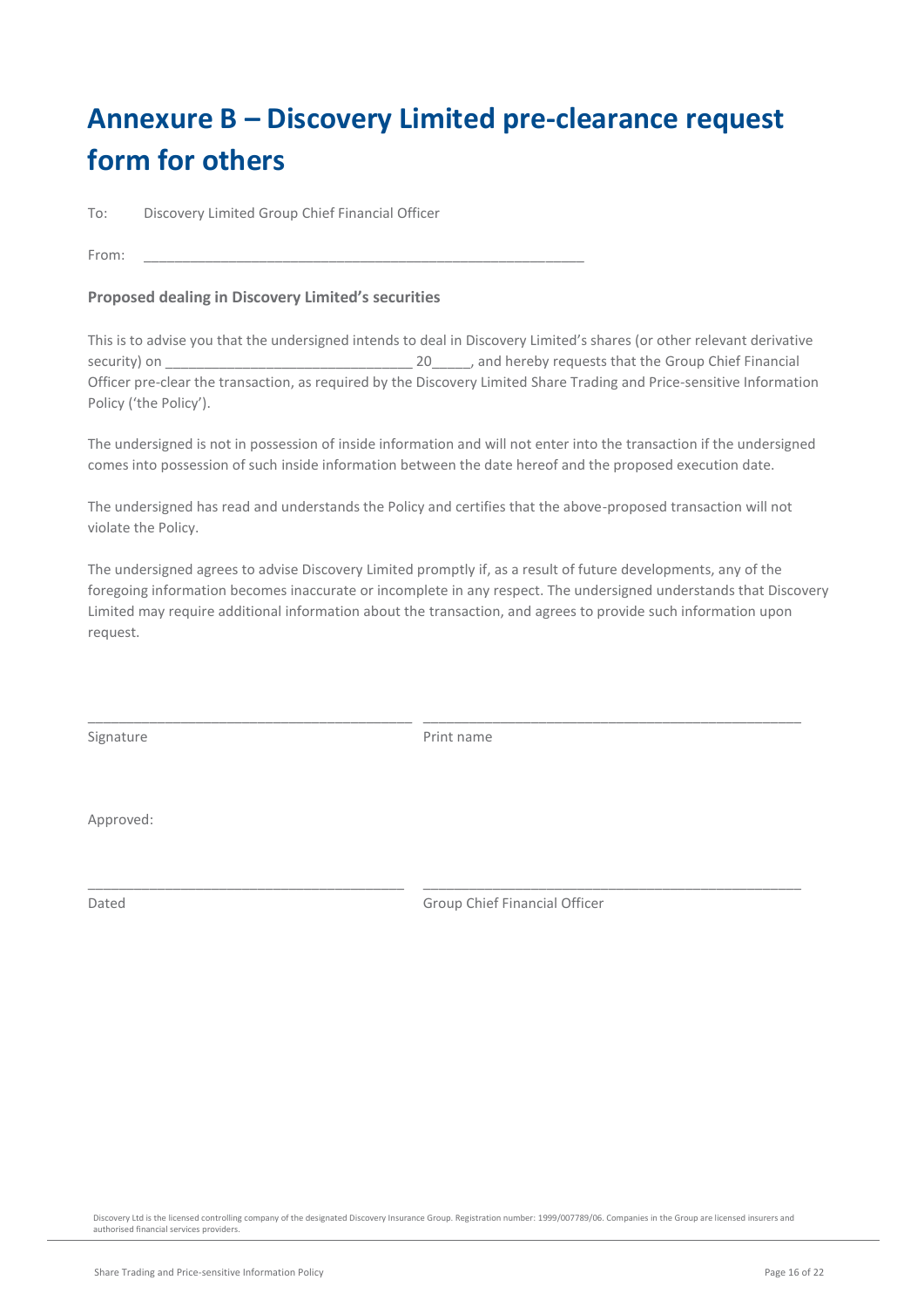

## <span id="page-16-0"></span>**Annexure C – Discovery Limited notification form**

To: Discovery Limited Group Company Secretary

From: \_\_\_\_\_\_\_\_\_\_\_\_\_\_\_\_\_\_\_\_\_\_\_\_\_\_\_\_\_\_\_\_\_\_\_\_\_\_\_\_\_\_\_\_\_\_\_\_\_

#### **Notification of transaction in Discovery Limited's securities**

This is to advise you that dealing in Discovery Limited shares (or other relevant derivative security) was executed on 20 by the undersigned / associate of the undersigned\* (as defined in the Share Trading and Price-sensitive Information Policy or JSE LR) *[delete whichever is not applicable]* 

Relevant details required to be disclosed in terms of the Policy are as follows:

- The name of the affected director
- The name of the Discovery Group company of which they are an affected director
- The date of the transaction
- The price (or highest price, lowest price and volume-weighted average price, in the case of various trades at various prices during the course of a day), number, total value and class of securities concerned
- In the case of options or any other similar right or obligation, the option strike price, strike dates and periods of exercise and/or vesting
- The nature of the transaction
- The nature and the extent of the affected directors' or associates' interest in the transaction, in other words, the beneficial interest of affected directors or associates of affected directors. In the case of dealings by associates, disclose the name of the associate and the relationship with the affected director
- Confirmation as to whether the trades were done on-market or off-market
- Confirmation that pre-clearance was received and that the trade took place within 72 hours

The undersigned has read and understands the Policy and certifies that the above transaction did not violate the Policy.

The undersigned agrees to advise Discovery Limited promptly if, as a result of future developments, any of the foregoing information becomes inaccurate or incomplete in any respect. The undersigned understands that Discovery Limited may require additional information about the transaction, and agrees to provide such information upon request.

Signature **Print name** 

\_\_\_\_\_\_\_\_\_\_\_\_\_\_\_\_\_\_\_\_\_\_\_\_\_\_\_\_\_\_\_\_\_\_\_\_\_\_\_\_\_ \_\_\_\_\_\_\_\_\_\_\_\_\_\_\_\_\_\_\_\_\_\_\_\_\_\_\_\_\_\_\_\_\_\_\_\_\_\_\_\_\_\_\_\_\_\_\_\_\_

\_\_\_\_\_\_\_\_\_\_\_\_\_\_\_\_\_\_\_\_\_\_\_\_\_\_\_\_\_\_\_\_\_\_\_\_\_\_\_\_\_ \_\_\_\_\_\_\_\_\_\_\_\_\_\_\_\_\_\_\_\_\_\_\_\_\_\_\_\_\_\_\_\_\_\_\_\_\_\_\_\_\_\_\_\_\_\_\_\_\_

Acknowledgement of receipt:

Dated Discovery Limited Group Company Secretary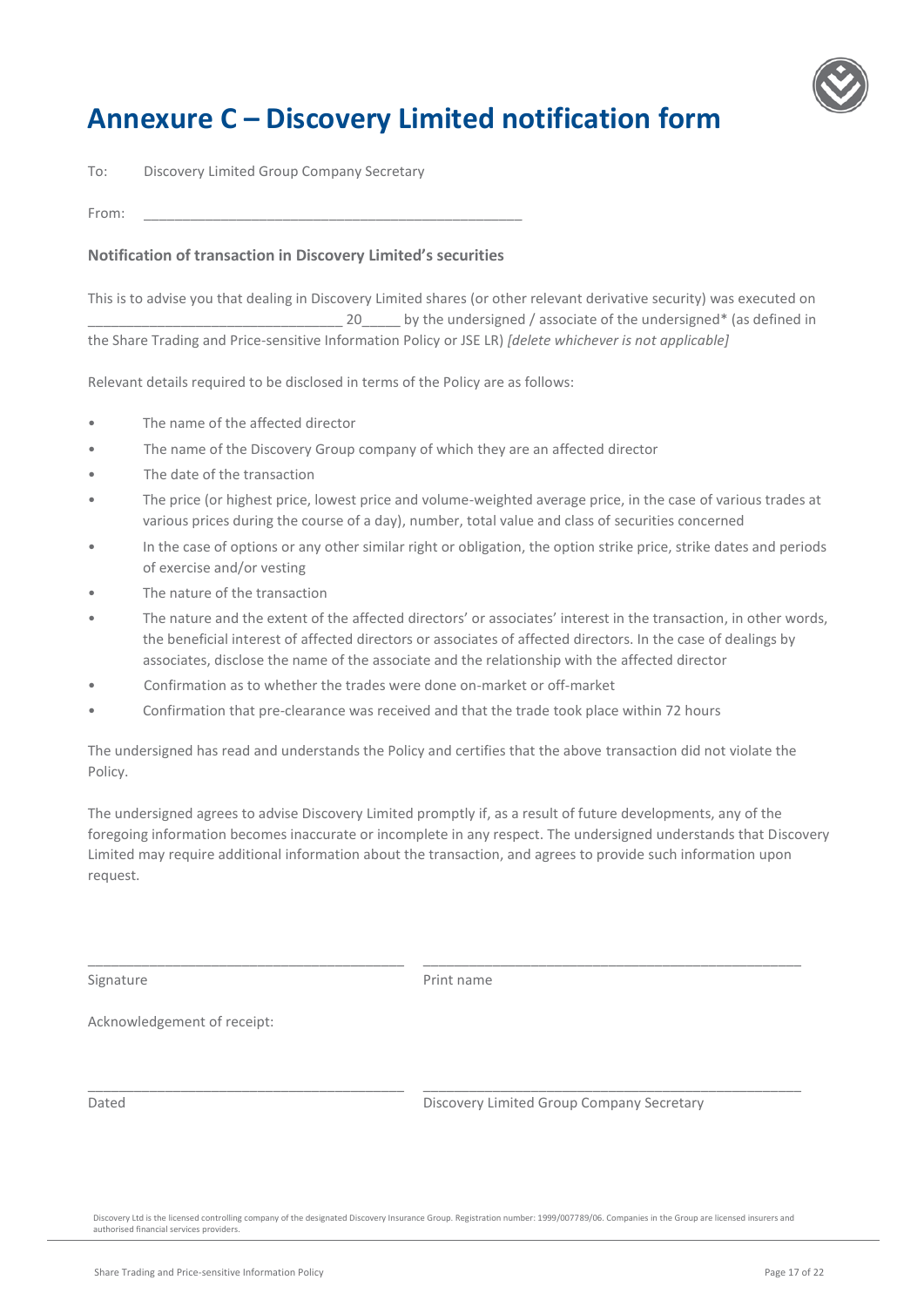# <span id="page-17-0"></span>**Annexure D – Letter of notification to associates of affected directors**

(This letter must be delivered to the associates detailed below, and acknowledgement of receipt must be obtained by the affected director)

Date of letter:

Name of affected director:

Names of associates of affected director (and relationship details):

- Spouse (this includes marriage or equivalent relationship in terms of any matrimonial law or same-sex partnership law, union in terms of a recognised religion or custom)
- Children under the age of 18 years (including legitimate child, illegitimate child, adopted child, stepchild, child in guardianship)
- Trustees of trusts that are controlled by the affected director, spouse or any child under the age of 18 years (controlling persons)
- Trustees of trusts where one or more of the affected director, spouse or any child under the age of 18 years (controlling persons) is a named or potential future beneficiary in terms of the trust deed or similar authorising document (this includes blind trusts with no named beneficiaries but instead including a letter of wishes or similar document or verbal instruction given to the trustees and with which the trustees will comply)
- The managing members of any close corporation controlled with a shareholding of 35% or more by one or more of the controlling persons
- The directors of any companies controlled by one or more of the controlling persons with 35% or more voting power over equity securities or one or more of the controlling persons are able to nominate or make an appointment to the board of directors of such company (controlled companies)
- In respect of any controlled company that is an associate as detailed above, the following details, if applicable:
	- The directors of such controlled company's holding company
	- The directors of fellow subsidiary companies of the controlled company, namely other subsidiary companies of the holding company
	- The directors of any subsidiary companies of the controlled company

#### **Notification required in terms of the JSE Listings Requirements**

The above-named affected director is a director of Discovery Limited or a major subsidiary of Discovery Limited, as defined by the JSE Listings Requirements.

You have received this letter because you are an associate, as defined by the JSE Listings Requirements.

There is no restriction on your trading of Discovery Limited shares at any time in terms of the JSE Listings Requirements.

If you (or your asset manager or stockbroker portfolio manager or any other nominee trading on your behalf) trade in Discovery Limited shares or any derivative security in relation to Discovery Limited shares, you are hereby informed that the affected director named above must be notified by you within 24 business hours of such trade in order to ensure disclosure of such trade on the JSE Securities Exchange News Service (SENS)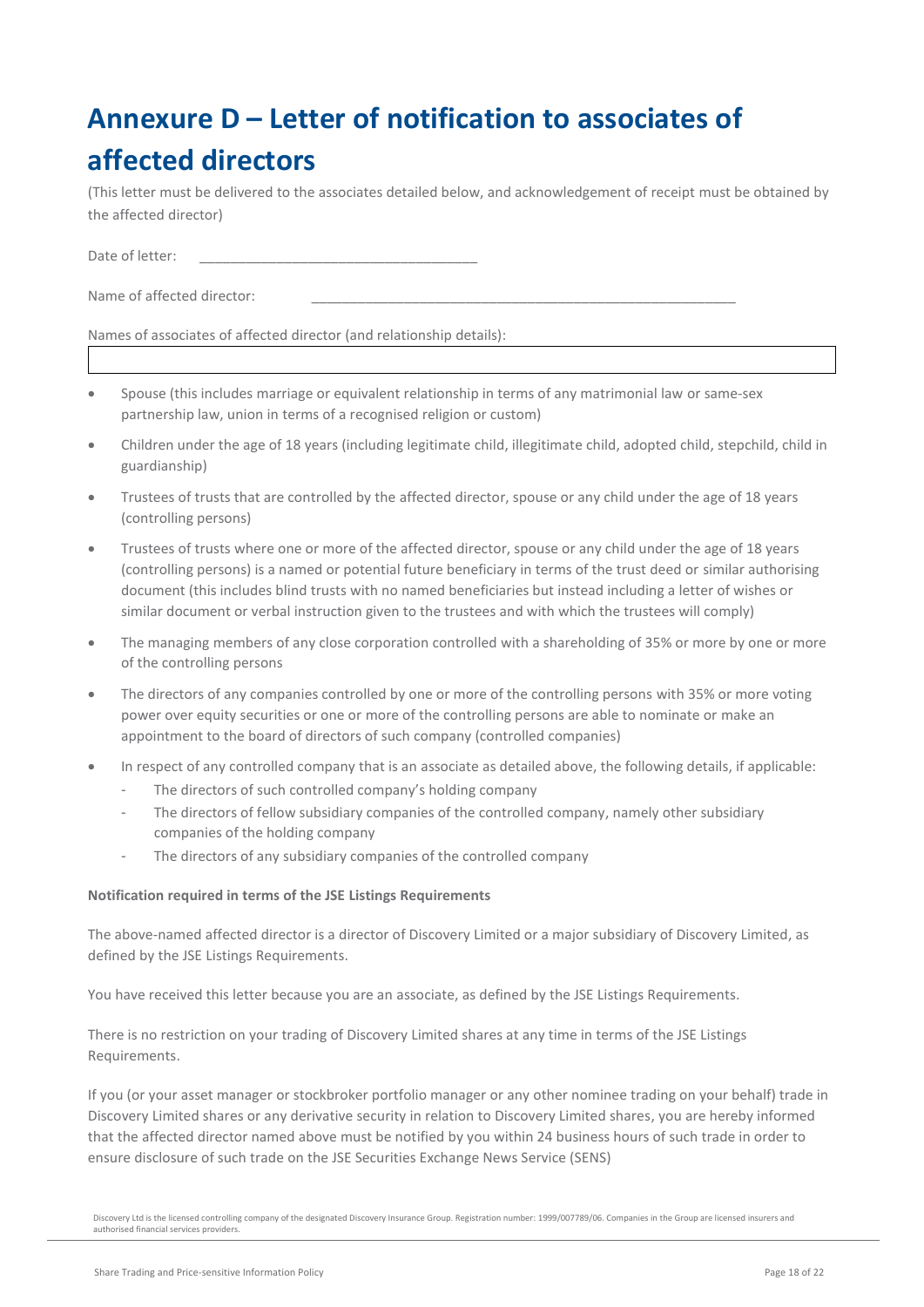You must provide the following details to the affected director:



- Your name as an associate of the affected director concerned
- The date on which the trade was carried out
- The name of the security traded, including derivatives
- The number of securities traded
- The price (or highest price, lowest price and volume-weighted average price, in the case of various trades at various prices during the course of a day) at which securities were traded – include donations at closing price on day of trade
- If more than one trade was executed, provide details of each trade
- The nature of the trade, namely purchase, sale, disposal, agreement signed or pledge executed
- The nature and the extent of the affected director's interest or the associate's interest in the trade, in other words, beneficial interest of affected director or associate of affected director
- Confirmation as to whether the trades were done on-market or off-market
- Confirmation that notification was given within 24 hours

\_\_\_\_\_\_\_\_\_\_\_\_\_\_\_\_\_\_\_\_\_\_\_\_\_\_\_\_\_\_\_\_\_\_\_\_\_\_\_\_\_\_\_\_\_\_\_\_\_\_\_

Signature of affected director acknowledging delivery to the above associates

Acknowledgement of receipt by associate person:

Name: \_\_\_\_\_\_\_\_\_\_\_\_\_\_\_\_\_\_\_\_\_\_\_\_\_\_\_\_\_\_\_\_\_\_ Signature: \_\_\_\_\_\_\_\_\_\_\_\_\_\_\_\_\_\_\_\_\_\_\_\_\_\_\_\_\_\_\_\_\_\_\_\_\_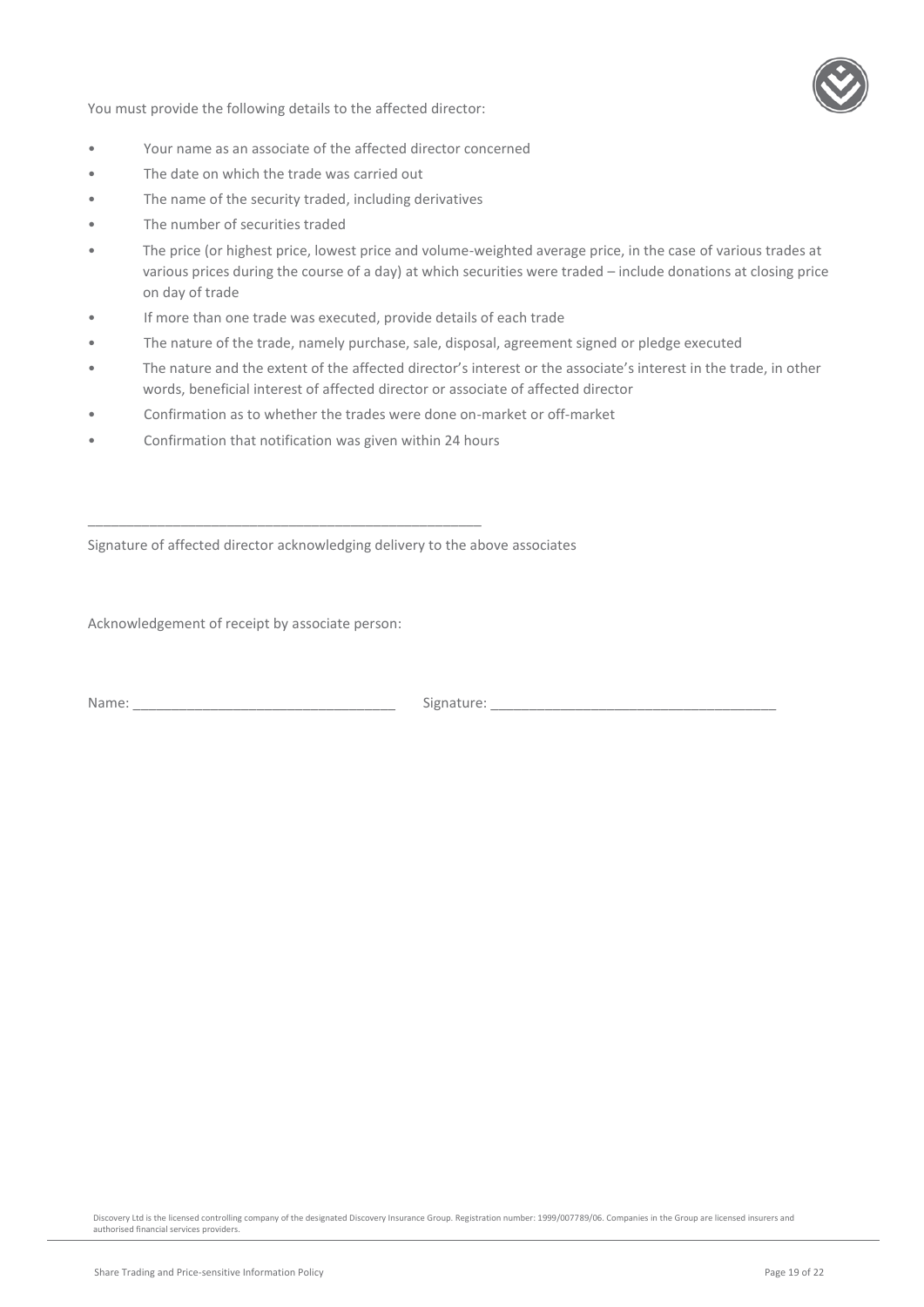# <span id="page-19-0"></span>**Annexure E – Letter of notification to asset managers of affected directors**

(This letter must be delivered to the asset managers and acknowledgement of receipt must be obtained by the affected director)

Date of letter:

Name of affected director:

Name of asset manager of affected director:

#### **Notification required in terms of the JSE Listings Requirements**

The above-named affected director is a director of Discovery Limited or a major subsidiary of Discovery Limited as defined by the JSE Listings Requirements.

You have received this letter because you are an asset manager of such affected director.

The affected director is required to instruct you, their asset manager, in writing, that you may not execute Discovery share dealings on their behalf unless instructed to do so in writing.

If you (or your stockbroker portfolio manager or any other nominee trading on your behalf) trade in Discovery Limited shares or any derivative security in relation to Discovery Limited shares, you are hereby informed that you must notify the affected director named above within 24 business hours of such trade in order to ensure disclosure of such trade on the JSE Securities Exchange News Service (SENS).

Details of the trade that are to be provided to the affected director by you are the following:

- Your name as an asset manager of the affected director concerned
- The date on which the trade was executed
- The name of the security traded, including derivatives
- The number of securities traded
- The price (or highest price, lowest price and volume-weighted average price, in the case of various trades at various prices during the course of a day) at which securities were traded – include donations at closing price on day of trade
- If more than one trade was executed, provide details of each trade
- The nature of the trade, namely purchase, sale, disposal, agreement signed or pledge executed
- The nature and the extent of the affected director's interest in the trade, in other words, beneficial interest of affected director or associate of affected director
- Confirmation as to whether the trades were done on-market or off-market
- Confirmation that notification was given within 24 hours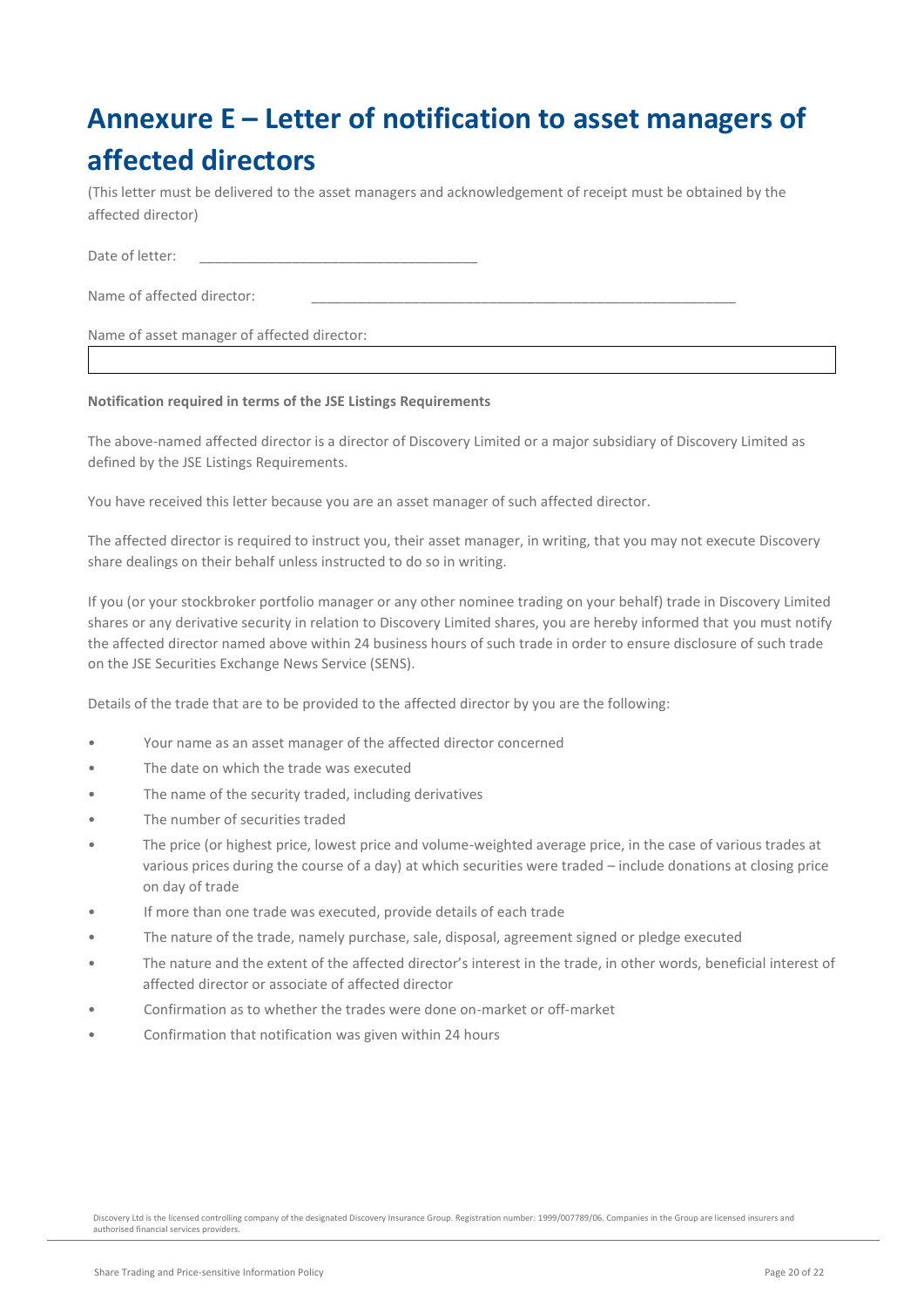

Signature of affected director acknowledging delivery to the above asset manager

Acknowledgement of receipt by asset manager:

\_\_\_\_\_\_\_\_\_\_\_\_\_\_\_\_\_\_\_\_\_\_\_\_\_\_\_\_\_\_\_\_\_\_\_\_\_\_\_\_\_\_\_\_\_\_\_\_\_\_\_

Name: \_\_\_\_\_\_\_\_\_\_\_\_\_\_\_\_\_\_\_\_\_\_\_\_\_\_\_\_\_\_\_\_\_\_ Signature: \_\_\_\_\_\_\_\_\_\_\_\_\_\_\_\_\_\_\_\_\_\_\_\_\_\_\_\_\_\_\_\_\_\_\_\_\_